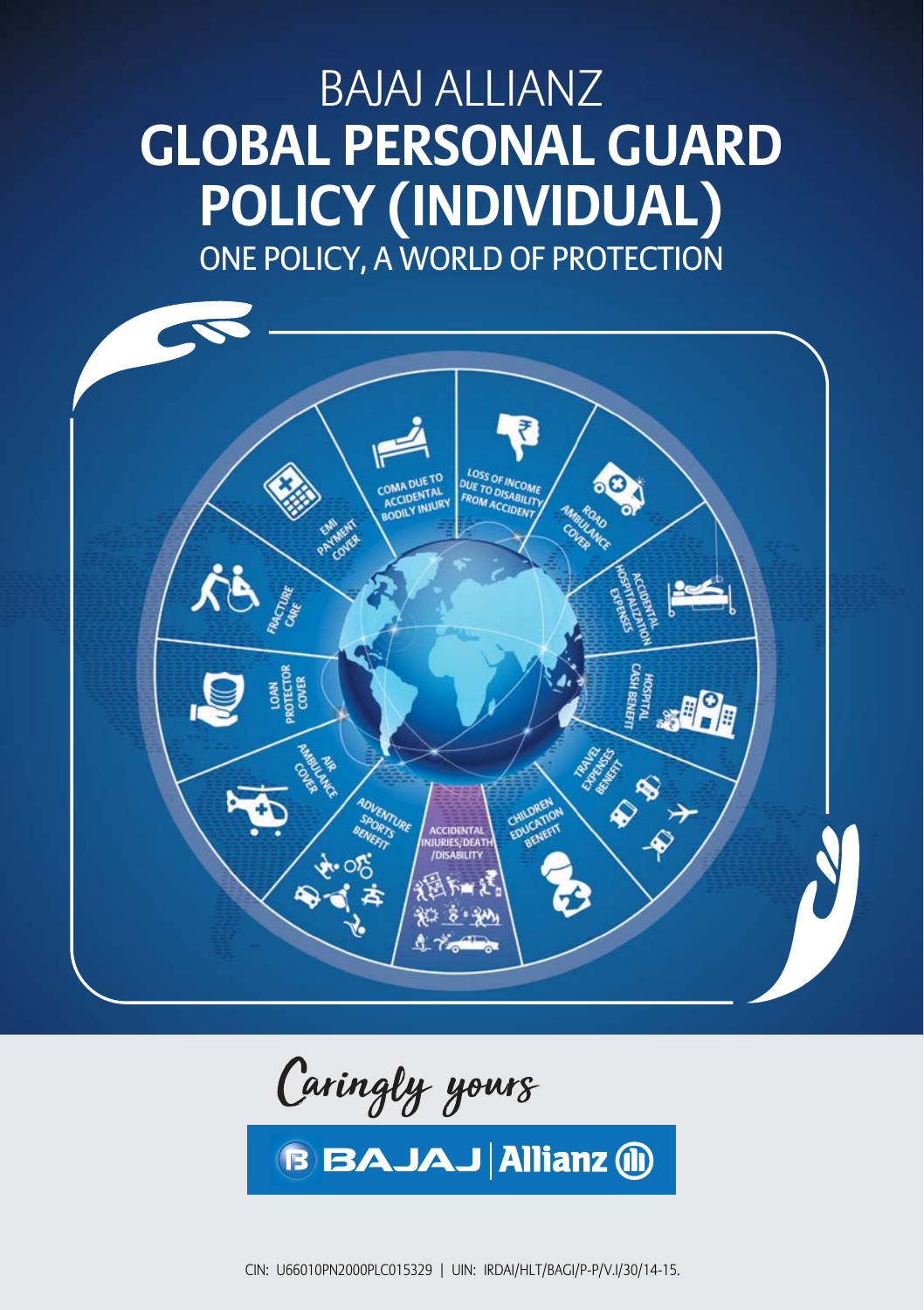## $I$  **INTRODUCTION**

 Life being uncertain takes you through many twists and turns. Accidents can happen to anyone anywhere and moreover accidental death or injury of a breadwinner can create serious financial problems for the family and you may not be prepared for it. To take care of such situations Bajaj Allianz General Insurance Company Limited brings to you a "Global Personal Guard Policy" that protects your from all hardships of life .

#### ◼ **What are the covers available under the Policy?**

There are two sections under the policy, base cover & optional cover.

 There are three sections in the Base Covers and You will have to mandatorily opt for any one of the three sections for all the members covered under the policy. However more than one section or all the three sections can also be opted.

The sections under base cover are as under:

## a. BASE COVER:

Section I: Death Section II: Permanent Total Disability Section III: Permanent Partial Disability

## b. OPTIONAL COVERS:

 There are 12 optional covers and You may opt for any or all the following Optional Covers on payment of additional premium.

 Optional Cover I: Accidental Hospitalization Expenses Optional Cover II: Adventure Sports Benefit Optional Cover III: Air Ambulance Cover Optional Cover IV: Children Education Benefit Optional Cover V: Coma Due to Accidental Bodily Injury Optional Cover VI: EMI Payment Cover Optional Cover VII: Fracture Care Optional Cover VIII: Hospital Cash Benefit Optional Cover IX: Loan Protector Cover Optional Cover X: Loss of Income due to Disability from Accident Optional Cover XI: Road Ambulance Cover Optional Cover XII: Travel Expenses Benefit

### ◼ **SCOPE OF COVER**

## ◽ **Base Covers:**

#### ◾ **SECTION I: DEATH**

 If during the Policy Period, the Insured Person sustains Accidental Bodily Injury which directly and independently of all other causes results in Death of the insured person within twelve (12) months from the Date of accident, then the Company agrees to pay the Sum Insured stated in the respective section of the Policy Schedule to assignee, as the case may be, (as per the Proposal Form read with the provisions of Section 38 Insurance Amendment Act 2015) and in the absence of an assignee to the Insured Person's Nominee or legal representative, provided however in case the assignment is partial assignment/conditional assignment, then the payment of Sum Insured upon Death of the Insured shall depend upon and subject to terms and conditions of such partial assignment/conditional assignment.

#### Additional Benefits:

 If the claim under Section I: Death is accepted for you, then we will pay for the following additional expenses over and above the base sum insured:

### a. Transportation of mortal remains

 We will make an additional payment of 1% of the Sum Insured as specified under Section I – Death of the policy schedule as a lump sum benefit amount towards the expenses of transporting the body remains of the insured person from the place of death to a hospital, cremation ground or burial ground or to the insured person's residence.

#### b. Funeral Expenses

We will make an additional payment of 1% of the Sum Insured as specified under Section I - Death of the policy schedule as a lump sum benefit amount towards Funeral Expense of the deceased Insured Person. The claim amount shall be paid to your nominee or legal representative.

#### Extensions**:**

## a. Disappearance

 In the event of the disappearance of the Insured Person, following a forced landing, stranding, sinking or wrecking of a conveyance in which such Insured Person was known to have been travelling as an occupant, it shall be deemed after twelve (12) months, that such Insured Person shall have died as the result of an Accident. If at any time, after the payment of the Accidental death benefit, it is discovered that the Insured Person is still alive, all payments shall be reimbursed in full to the Company.

#### ◾ **SECTION II: PERMANENT TOTAL DISABILITY**

 If you sustain Accidental Bodily Injury during the Policy Period which directly and independently of all other causes results in permanent total disability within twelve (12) months from the Date of accident, then we agree to pay the Sum Insured as specified under the Section II – Permanent Total Disability of the policy schedule. For the purpose of this cover, Permanent Total Disability shall mean either of the following:

- i. Loss of the sight of both eyes
- ii. Physical separation of or the loss of ability to use both hands or both feet
- iii. Physical separation of or the loss of ability to use one hand and one foot
- iv. Loss of sight of one eye and the physical separation of or the loss of ability to use either one hand or one foot

#### Additional Benefits:

 If claim under Section II: Permanent Total Disability of the insured person is accepted, then we will pay the following additional benefit:

a. Lifestyle Modification Benefit:

 We will make an additional payment of 2% of the Sum Insured as specified under Section II: Permanent Total Disability of the policy schedule as a lump sum benefit amount towards lifestyle modifications such as modification of place of residence and / or modification of the vehicle for the insured person. Note: The additional benefits payable under Section I and II of the base cover is over and above the sum insured opted.

## ◾ **SECTION III: PERMANENT PARTIAL DISABILITY**

 If you sustain Accidental Bodily Injury during the Policy Period which directly and independently of all other causes results in Permanent Partial Disability within twelve (12) months from the Date of accident, then we agree to pay the percentage shown in the table below applied to the Sum Insured as specified under Section III -Permanent Partial Disability of the policy schedule

| Permanent Partial Disability   | % of Sum Insured | Permanent Partial Disability | % of Sum Insured |
|--------------------------------|------------------|------------------------------|------------------|
| Hearing of both ears           | 75%              | A foot at the ankle          | 40%              |
| An arm at the shoulder joint   | 70%              | Hearing of one ear           | 30%              |
| A leg above mid-thigh          | 70%              | A thumb                      | 20%              |
| An arm above the elbow joint   | 65%              | An index finger              | 10%              |
| An arm beneath the elbow joint | 60%              | Sense of smell               | 10%              |
| A leg up to mid-thigh          | 60%              | Sense of taste               | 5%               |
| A hand at the wrist            | 55%              | Any other finger             | 5%               |
| A leg up to beneath the knee   | 50%              | A large toe                  | 5%               |
| An eye                         | 50%              | Any other toe                | 2%               |
| A leg up to mid-calf           | 45%              |                              |                  |

#### 2 UIN: IRDAI/HLT/BAGI/P-P/V.I/30/14-15. UIN: IRDAI/HLT/BAGI/P-P/V.I/30/14-15. 3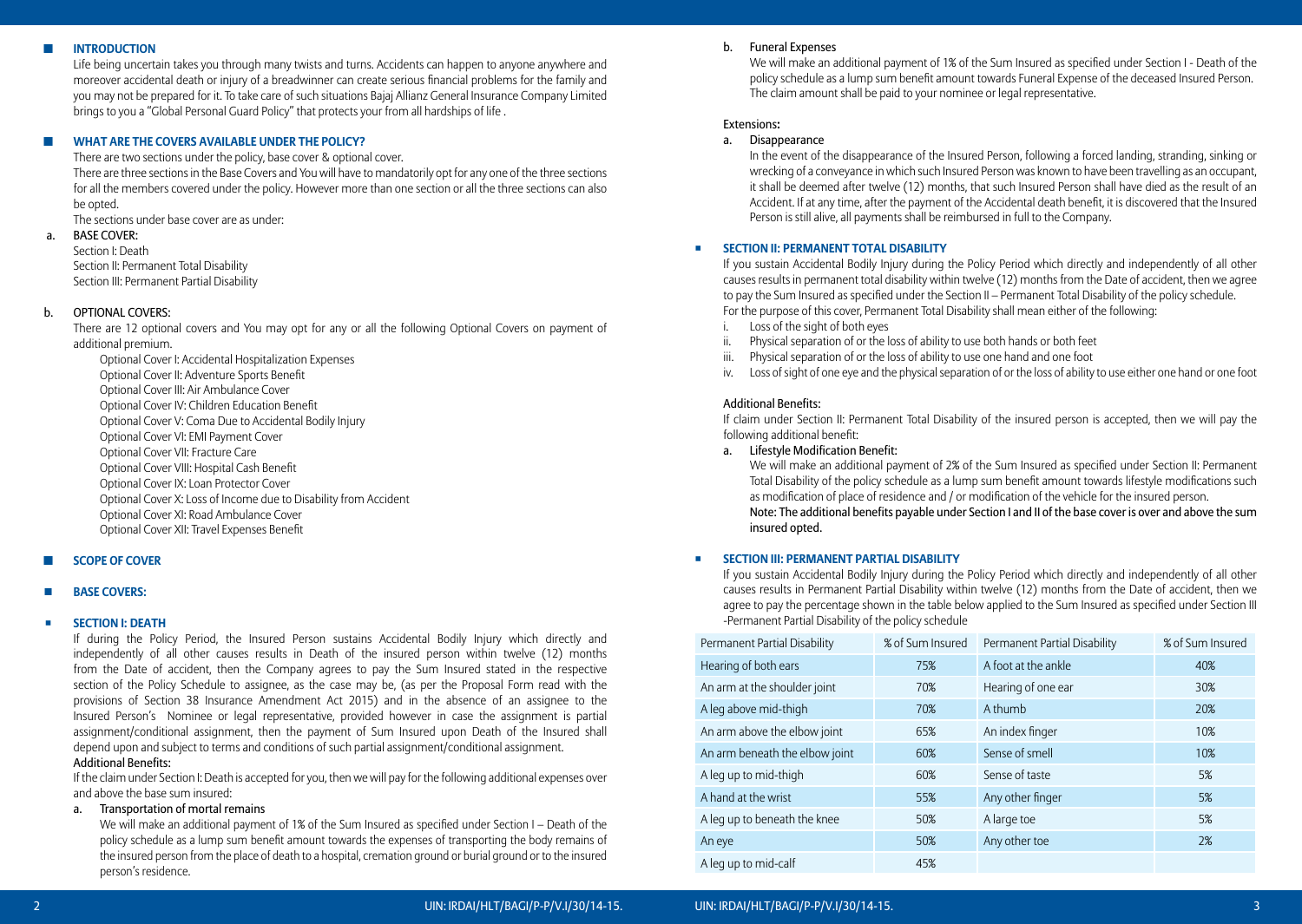If the Permanent Partial Disability is not listed in the table, then the disability percentage certified by the Government Civil Surgeon would be considered for claim process. We will pay the percentage shown in the certificate, applied to the Permanent Partial Disability Sum Insured.

 If more than one Permanent Partial Disability loss has resulted due to accidental Injury, the claim amount payable for all such losses put together should not exceed the total Sum Insured as opted by the Insured under this section.

## ■ **OPTIONAL COVERS:**

## **(Note: Below Optional Covers can be opted on payment of additional premium.)**

## ◾ **OPTIONAL COVER I: ACCIDENTAL HOSPITALIZATION EXPENSES**

 The Global Personal Guard Policy is extended to cover you, if you are Hospitalized for a minimum period of 24 hours on the advice of a Doctor/ Medical Practitioner because of Accidental Bodily Injury sustained during the Policy Period, then we will pay the In-patient Treatment - Medical Expenses for the below listed items up to the Sum Insured as specified in the policy schedule, subject otherwise to all other terms, conditions and exclusions of the Policy.

- Room rent, boarding expenses
- Nursing
- Intensive care unit
- Consultation fees
- Anesthesia, blood, oxygen, operation theatre charges, surgical appliances
- Medicines, drugs and consumables,
- Diagnostic procedures,
- The Cost of prosthetic and other devices or equipment if implanted internally during a Surgical Procedure.
- Physiotherapy expenses as recommended by the treating Doctor

## Day Care Procedure Coverage:

 Waiver of 24hours hospitalization would be considered under Accidental Hospitalization Expenses for the surgeries/procedures due to technological advancement provided such procedures comply with the standard definition of Day Care Centre and Day Care treatment mentioned in the Policy definitions. The Pre and Post Hospitalisation expenses payable under day care procedure shall include expenses incurred on Physiotherapy also.

 If the claim under Accidental Hospitalization Expenses (including day care procedure) due to your Accident is accepted, then we will also pay below expenses:

## i. Pre Hospitalization

 If we have accepted an inpatient Hospitalization claim under Accidental Hospitalization Expenses then we will also reimburse the Medical Expenses incurred during the 60 days immediately before you were hospitalized for Accidental Bodily Injury, provided that such Medical Expenses were incurred for the same injury for which subsequent Hospitalization was required.

## ii. Post-Hospitalization

 If we have accepted an inpatient Hospitalization claim under Accidental Hospitalization Expenses then we will also reimburse the Medical Expenses incurred during the 90 days immediately after you were discharged post Hospitalization provided that, such costs are incurred in respect of the same injury for which the earlier Hospitalization was required.

## Specific Exclusion Applicable to Accidental Hospitalization Cover:

- 1. Any Hospitalization for an existing disability from a previous Accident which has occurred prior to the first inception of this Policy.
- 2. Any stay in Hospital for an Injury due to Accident without undertaking any treatment.
- 3. Any Hospitalization for Accidental Injury aggravated by an existing disability or pre-existing illness / condition / injury.
- 4. Any Hospitalization due to an Accidental Injury where the treatment is undertaken by a family member and self medication or any treatment that is not scientifically recognized.
- 5. Vaccination and inoculation of any kind unless forming part of treatment for Injury due to an Accident as prescribed by the Medical Practitioner.
- 6. Vitamins and tonics unless forming part of treatment for Injury due to an Accident as prescribed by the Medical Practitioner.
- 7. Aesthetic treatment, cosmetic surgery and plastic surgery unless necessitated due to Accident or as a part of any Injury.
- 8. Treatment taken from persons not registered as Medical Practitioners under respective Medical Councils. .
- 9. Any other medical or surgical treatment except as may be necessary solely as a result Injury.
- 10. Any treatment taken outside India.
- 11. Whilst engaged in adventure sports, unless specifically covered under the base policy.
- 12. Dental treatment or surgery of any kind unless as a result of Accidental Bodily Injury to natural teeth and also requiring hospitalization.
- 13. Experimental, unproven or non-standard treatment.

## ◾ **OPTIONAL COVER II: ADVENTURE SPORTS BENEFIT**

## Coverage under this section is extended subject to Death and / or Permanent Total Disability is opted under base cover

 Global Personal Guard Policy excludes Death or Permanent Total Disability caused by accidental bodily injury whilst engaged in Adventure sports (Please refer General Exclusion no 4, 7 and 8 under General Exclusions). However, on payment of additional premium, you can opt for the Adventure Sports Benefit optional cover which shall provide you with a benefit amount in case of Death or Permanent Total Disability caused by accidental bodily injury whilst engaged in adventure sports in a non-professional capacity and under the supervision of a trained professional.

 For availing the cover, you should have opted for Section I Death and/or Section II Permanent Total Disability sections under the base covers. You can extend this optional cover to Section I Death or Section II Permanent Total Disability or under both the sections.

 However, the Sum Insured for this cover shall be limited to 25%, 50% and 100% of the Sum Insured of Section I: Death or Section II Permanent Total Disability subject to a maximum of  $\bar{\tau}$  1 crore. You will have to exercise your option of the Sum Insured and the base covers to which the Adventure Sports Benefit optional cover shall be extended at the inception of the policy

 It may be clarified in the event of Death or Permanent Total Disability claim under the policy due to accidental injury whilst engaged in Adventure sports, the Company's liability shall be limited only to the Sum Insured mentioned in the schedule for the Death and/or Permanent Total Disability against the Adventure Sports Benefit optional cover.

## Example of sum insured eligibility under Adventure Sports Benefit

| Example for sum insured eligibility |                                                                                                                                                                                                                    |                                         |         |              |  |
|-------------------------------------|--------------------------------------------------------------------------------------------------------------------------------------------------------------------------------------------------------------------|-----------------------------------------|---------|--------------|--|
| Example 1                           | Mr. ABC has taken 50 lacs Sum Insured under Accidental Death Cover and 50 lacs<br>Sum Insured under Permanent Total Disability, his eligible sum insured under<br>Adventure Sports Benefit cover would be as below |                                         |         |              |  |
| <b>Base Cover</b>                   | <b>Base Sum</b>                                                                                                                                                                                                    | % of base sum insured maximum ₹ 1 crore |         |              |  |
|                                     | <b>Insured</b>                                                                                                                                                                                                     | Minimum 25%                             | 50%     | Maximum 100% |  |
| Death                               | 5000000                                                                                                                                                                                                            | 1250000                                 | 2500000 | 5000000      |  |
| Permanent Total Disability          | 5000000                                                                                                                                                                                                            | 1250000                                 | 2500000 | 5000000      |  |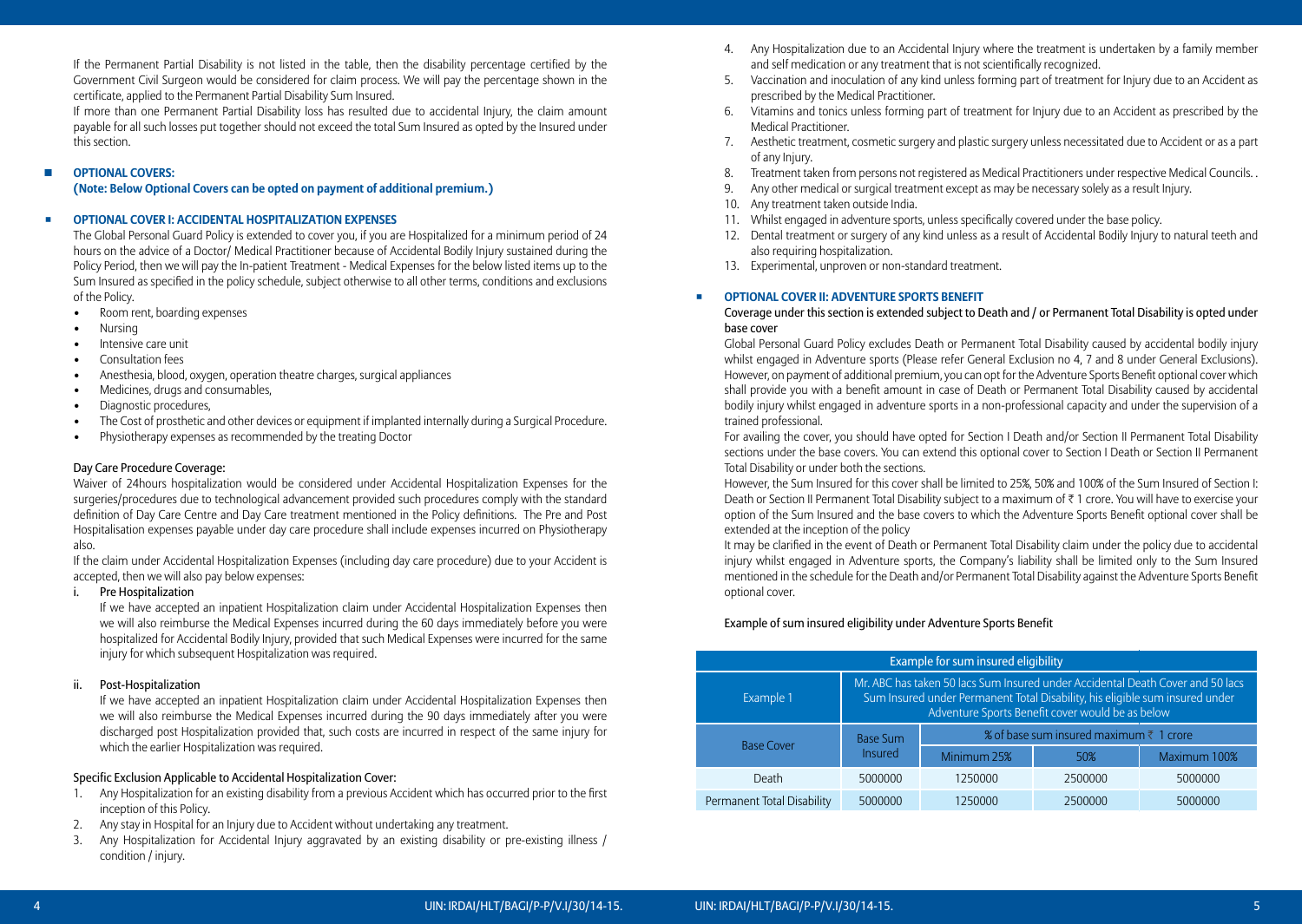| Example for Maximum sum insured eligibility |                                                                                                                                                       |             |                                                    |                                           |  |
|---------------------------------------------|-------------------------------------------------------------------------------------------------------------------------------------------------------|-------------|----------------------------------------------------|-------------------------------------------|--|
| Example 2                                   | Mr. ABC has taken 2 Crore Sum Insured under Accidental Death Cover his eligible<br>sum insured under Adventure Sports Benefit cover would be as below |             |                                                    |                                           |  |
|                                             | <b>Base Sum</b>                                                                                                                                       |             | % of base sum insured maximum $\bar{\tau}$ 1 crore |                                           |  |
| <b>Base Cover</b>                           | <b>Insured</b>                                                                                                                                        | minimum 25% | 50%                                                | maximum 100%                              |  |
| Death                                       | 20000000                                                                                                                                              | 5000000     | 10000000                                           | Maximum sum insured<br>available-10000000 |  |

## Example of Claim Payment under Adventure Sports Benefit Example-1

| Mr. ABC had 25 lacs Sum Insured under Accidental Death Cover and 25 lacs Sum Insured under Permanent Total<br>Disability and has opted 25% sum Insured under Adventure Sports Cover under Death cover, In event of claim for<br>Death during adventure sports, 625000 INR would be payable. |                                |                                                                                                                    |                                                                                                   |                                                                                          |                                                                                              |  |
|---------------------------------------------------------------------------------------------------------------------------------------------------------------------------------------------------------------------------------------------------------------------------------------------|--------------------------------|--------------------------------------------------------------------------------------------------------------------|---------------------------------------------------------------------------------------------------|------------------------------------------------------------------------------------------|----------------------------------------------------------------------------------------------|--|
| <b>Covers</b>                                                                                                                                                                                                                                                                               | Death<br>(Base Sum<br>Insured) | Eligible sum insured -<br>insured Opts for Death<br>under Adventure Sports<br>benefit (25% of base sum<br>insured) | <b>Claim Amount</b><br>Payable in case of<br>Death if Adventu-<br>res Sports benefit<br>not opted | <b>Claim Amount</b><br>Payable in case<br>of Death due<br>to Adventures<br><b>Sports</b> | <b>Claim Amount</b><br>Payable in case<br>of Death other<br>than Adventures<br><b>Sports</b> |  |
| Sum Insured                                                                                                                                                                                                                                                                                 | 2500000                        | 625000                                                                                                             |                                                                                                   | 625000                                                                                   | 2500000                                                                                      |  |

## Example-2

| Mr. ABC has 1.5 Crore Sum Insured under Accidental Death Cover and 1 Crore Sum Insured under Permanent<br>Total Disability and taken 100% sum Insured under Adventure Sports Cover under Death and Permanent Total<br>Disability cover, In event of claim for Death during adventure sports, 10000000 INR would be payable. |                                |                                                                                                                                             |                                                                                                   |                                                                                          |                                                                                       |
|-----------------------------------------------------------------------------------------------------------------------------------------------------------------------------------------------------------------------------------------------------------------------------------------------------------------------------|--------------------------------|---------------------------------------------------------------------------------------------------------------------------------------------|---------------------------------------------------------------------------------------------------|------------------------------------------------------------------------------------------|---------------------------------------------------------------------------------------|
| Covers                                                                                                                                                                                                                                                                                                                      | Death<br>(Base Sum<br>Insured) | Eligible sum insured if<br>insured Opts for Death<br>under Adventure Sports<br>benefit (100% of base<br>sum insured or ₹1 Crore<br>maximum) | <b>Claim Amount</b><br>Payable in case of<br>Death if Adventu-<br>res Sports benefit<br>not opted | <b>Claim Amount</b><br>Payable in case<br>of Death due<br>to Adventures<br><b>Sports</b> | Claim Amount<br>Payable in case<br>of Death other<br>than Adventures<br><b>Sports</b> |
| Sum Insured                                                                                                                                                                                                                                                                                                                 | 15000000                       | 10000000                                                                                                                                    | 0                                                                                                 | 10000000                                                                                 | 15000000                                                                              |

## Example-3

| Mr. ABC has 25 lacs Sum Insured under Accidental Death Cover and 25 lacs Sum Insured under Permanent Total<br>Disability and taken 100% sum Insured under Adventure Sports Cover under Permanent Total Disability cover, in<br>case of Death during Adventure Sports Cover the amount payable will be as below |                                |                                                               |                                                                                                                                                  |                                                                                          |                                                                                              |
|----------------------------------------------------------------------------------------------------------------------------------------------------------------------------------------------------------------------------------------------------------------------------------------------------------------|--------------------------------|---------------------------------------------------------------|--------------------------------------------------------------------------------------------------------------------------------------------------|------------------------------------------------------------------------------------------|----------------------------------------------------------------------------------------------|
| Covers                                                                                                                                                                                                                                                                                                         | Death<br>(Base Sum<br>Insured) | Permanent<br><b>Total Disability</b><br>(Base Sum<br>Insured) | Eligible sum insured if<br>insured Opts for Permanent<br><b>Total Disability under</b><br>Adventure Sports benefit<br>(100% of base sum insured) | <b>Claim Amount</b><br>Payable in case<br>of Death due<br>to Adventures<br><b>Sports</b> | <b>Claim Amount</b><br>Payable in case<br>of Death not due<br>to Adventures<br><b>Sports</b> |
| Sum Insured                                                                                                                                                                                                                                                                                                    | 2500000                        | 2500000                                                       | 2500000                                                                                                                                          | $0^*$                                                                                    | 2500000                                                                                      |
| * Acthorym insured under Death during Adventure Sperts Benefit is not ented no amount shall be payable                                                                                                                                                                                                         |                                |                                                               |                                                                                                                                                  |                                                                                          |                                                                                              |

sum insured under Death during Adventure Sports Benefit is not opted, no amount under Death due to Adventures Sports

For the purpose of illustration the Adventure Sports Benefit is extended for the below listed sports, please note that this is an indicative list only:

- • Sky Sports Bungee Jumping, Bridge Swinging, Zip Lining, Zip Trekking
- **Mountain Sports**

 Rock Climbing, Rock Scrambling, Rappelling, Via Ferrata, Fell Running, Fell Walking, Gorge Walking, Indoor Rock Climbing, Mountain Biking, Mountaineering

#### **Water Sports**

 Body Boarding, Scuba Diving, Shark Diving, Swimming with Dolphins, Diving with Whales, Wakeboarding, Surfing

## Racing Sports:

 Auto (car) racing, Motor rallying, Motorcycle racing, Air racing, Kart racing, Boat racing, Hovercraft racing, Lawn mower racing, Snowmobile racing, Truck racing

## Specific Exclusion Applicable to Adventure Sports Benefit

 No benefit shall be payable under this optional cover in the event of accidental bodily injury sustained whilst engaged in adventure sports activity resulting in Permanent Partial Disability or Temporary Total Disability.

#### Risk Classification

 Your risk classification for Adventure sports shall depend upon your risk classification under the base policy which is based upon your primary occupation.

#### For Example:

- i. If your primary occupation is that of a Doctor, you shall be classified as Risk Category I in the base policy, you shall be classified as Risk Category I for Adventure Sports Benefit Cover also.
- ii. If your primary occupation is that of a mechanical Engineer, you shall be classified as Risk Category II in the base policy, you shall be classified as Risk Category II for Adventure Sports Benefit Cover also.
- iii. If your primary occupation is that of an Electrician / Electrical Engineer engaged in electrical installations with high tension supply, you shall be classified as Risk Category III in the base policy, you shall be classified as Risk Category III for Adventure Sports Benefit Cover also.

## ◾ **OPTIONAL COVER III: AIR AMBULANCE COVER**

 The Global Personal Guard Policy is extended to pay the expenses incurred for ambulance transportation in an airplane or helicopter for rapid ambulance transportation from the site of first occurrence of the Accident to the nearest hospital arising within the policy period and due to your sustained Accidental Bodily Injury which directly and independently of all other causes results in emergency life threatening health conditions. The claim would be reimbursed up to the actual expenses subject to a maximum sum insured as shown in the policy schedule, subject otherwise to all other terms, conditions and Exclusions of the Policy.

## Specific Conditions:

- a. Return transportation to your home by air ambulance is excluded.
- b. The expenses for Air ambulance transportation are restricted within India Only.

#### ◾ **OPTIONAL COVER IV: CHILDREN EDUCATION BENEFIT**

## Coverage under this section is extended subject to Death and / or Permanent Total Disability is opted under base cover

 The Global Personal Guard Policy is extended to provide coverage if we have accepted a claim under Section I: Death or under Section II: Permanent Total Disability, then we will make a onetime payment of sum insured as specified in policy schedule, towards the cost of education of your dependent children, subject otherwise to all other terms, conditions and Exclusions of the Policy.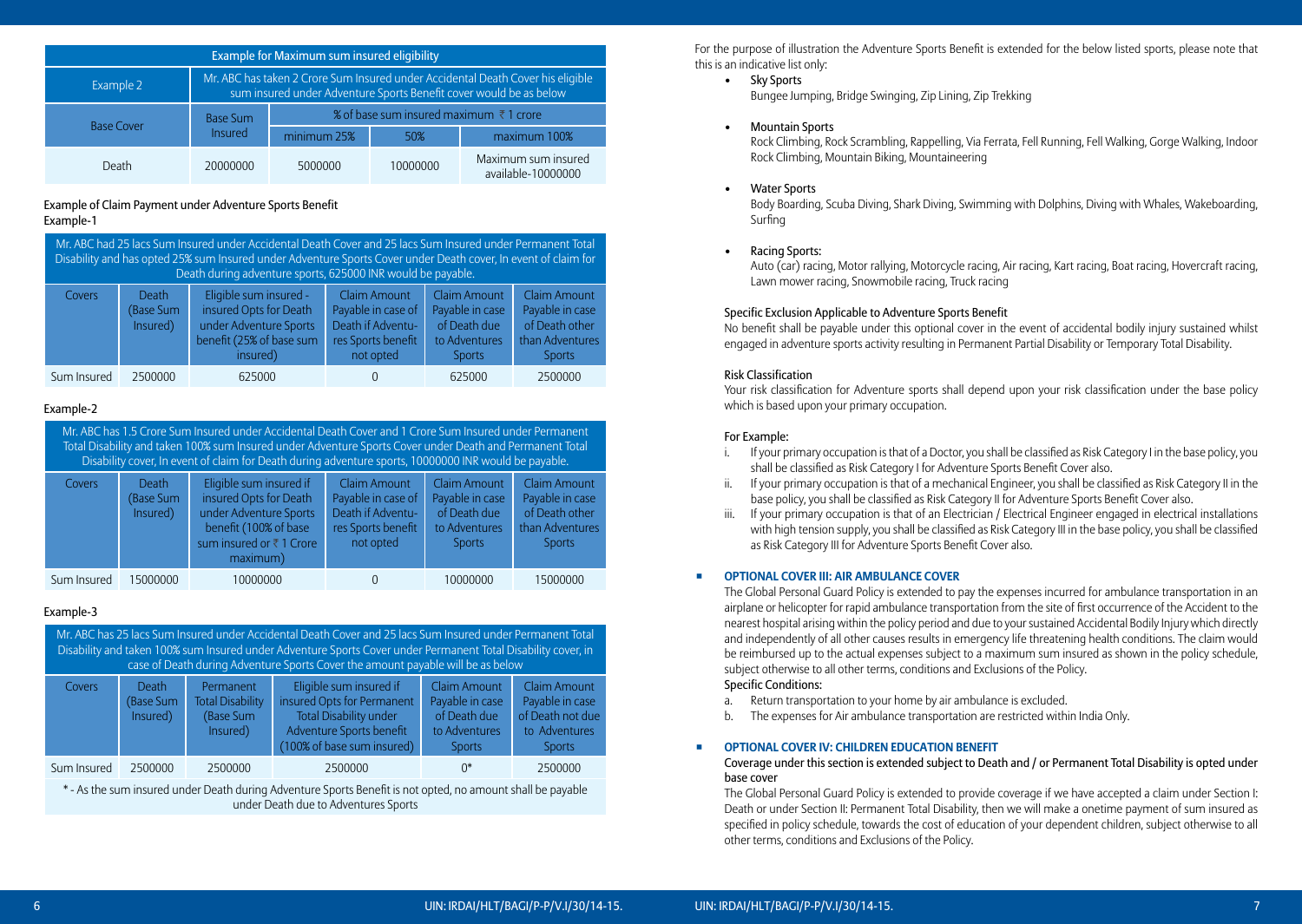#### Specific Conditions:

- a. The dependent child/children must be studying at an accredited educational institution on the date you met with an Accidental Bodily Injury.
- b. The age of dependent child or children should not exceed 25 years
- c. The Sum Insured mentioned in the Policy Schedule is the total amount payable for all Dependent children collectively and not per child basis.

## ◾ **OPTIONAL COVER V: COMA DUE TO ACCIDENTAL BODILY INJURY**

 The Global Personal Guard Policy is extended to cover your sustained Accidental Bodily Injury within policy period which directly and independently of all other causes results in you being in a Hospital in a Comatose State, within one (1) calendar month from the Date of Accident, then we agree to pay the lump sum benefit as specified in the policy schedule, subject otherwise to all other terms, conditions and Exclusions of the Policy.

## Definition of Coma/ Comatose State:

 A state of unconsciousness with no reaction or response to external stimuli or internal needs, this diagnosis must be supported by evidence of all of the following:

- a. No response to external stimuli continuously for at least 96 hours;
- b. Life support measures are necessary to sustain life; and
- c. Permanent neurological deficit which must be assessed at least 30 days after the onset of the coma.
- d. Condition has to be confirmed by a specialist medical practitioner.

## Specific Exclusion:

 Coma resulting directly from alcohol or drug abuse or any other disease other than Accidental Bodily Injury is excluded.

## ◾ **OPTIONAL COVER VI: EMI PAYMENT COVER**

## Coverage under this section is extended subject to the Permanent Partial Disability is opted under base cover

 If You meet with an Accidental Bodily Injury during the Policy Period which directly and independently of all other causes results in Permanent Partial Disability and it completely prevents you from performing each and every duty pertaining to your employment or occupation for a minimum period of 1 month. In such an event, We will pay the amount commensurating with your contribution in EMI of your loan account specified in the Schedule of this Policy, provided the claim is accepted and paid under your Permanent Partial Disability Section and subject to a maximum of the Sum Insured as shown under the policy schedule for this Section. We will stop making payments when We are satisfied that You can engage in Your Occupation again, or when We have made payments for a maximum period of 3 months beginning from the date You met with the Accidental Bodily Injury, whichever is earlier, The EMI amount payable under this Section would not include any arrears due to any reasons whatsoever.

Subject otherwise to all other terms, conditions and Exclusions of the Policy

#### ◾ **OPTIONAL COVER VII: FRACTURE CARE**

 The Global Personal Guard Policy is extended to cover your sustained Accidental Bodily Injury within policy period which directly and independently of all other causes results in Fracture/s of Bone/s, then we will pay the percentage shown in the benefit table below applied to the Fracture Care Sum Insured, subject otherwise to all other terms, conditions and Exclusions of the Policy.

 For an Accidental Bodily Injury where more than one of the circumstances described in the Benefit Schedule is met, we will pay the benefit on a cumulative basis provided the liability of the company on a cumulative basis shall not exceed the sum insured stated against this section.

|     | <b>Fractures and Dislocations Benefit Schedule</b>                                                           |                           |  |  |  |
|-----|--------------------------------------------------------------------------------------------------------------|---------------------------|--|--|--|
|     | <b>Description</b>                                                                                           | Percentage of Sum Assured |  |  |  |
| A)  | Hip or Pelvis (excluding thigh or coccyx)                                                                    |                           |  |  |  |
| 1.  | Open Fracture of more than one bone                                                                          | 100%                      |  |  |  |
| 2.  | Open Fracture of one bone                                                                                    | 50%                       |  |  |  |
| 3.  | Closed Fracture of more than one bone                                                                        | 25%                       |  |  |  |
| 4.  | Closed Fracture one bone                                                                                     | 15%                       |  |  |  |
| B)  | Thigh or Lower Leg                                                                                           |                           |  |  |  |
| 5.  | Open Fracture of more than one bone                                                                          | 60%                       |  |  |  |
| 6.  | Open Fracture of one bone                                                                                    | 45%                       |  |  |  |
| 7.  | Closed Fracture of more than one bone                                                                        | 25%                       |  |  |  |
| 8.  | Closed Fracture one bone                                                                                     | 15%                       |  |  |  |
|     | <b>Description</b>                                                                                           | Percentage of Sum Assured |  |  |  |
|     | C) Elbows, Arm (including wrist but excluding Colles type fractures)                                         |                           |  |  |  |
|     | 9. Open Fracture of more than one bone                                                                       | 45%                       |  |  |  |
|     | 10. Open Fracture of one bone                                                                                | 35%                       |  |  |  |
|     | 11. Closed Fracture of more than one bone                                                                    | 20%                       |  |  |  |
|     | 12. Closed Fracture one bone                                                                                 | 15%                       |  |  |  |
|     | D) Colles type fracture of the lower arm                                                                     |                           |  |  |  |
|     | 13. Open Fracture                                                                                            | 25%                       |  |  |  |
|     | 14. Closed Fracture                                                                                          | 10%                       |  |  |  |
| E)  | Skull                                                                                                        |                           |  |  |  |
|     | 15. Fracture of the skull needing surgical Intervention                                                      | 60%                       |  |  |  |
|     | 16. Fracture of the skull not needing surgical Intervention                                                  | 20%                       |  |  |  |
| F)  | Shoulder Blade, Rib(s), Knee cap, Sternum, Hand (excluding fingers and wrist), Foot (excluding toes or heel) |                           |  |  |  |
|     | 17. Open Fracture                                                                                            | 30%                       |  |  |  |
|     | 18. Closed Fracture                                                                                          | 15%                       |  |  |  |
|     | G) Spinal Column (Vertebrae but excluding coccyx)                                                            |                           |  |  |  |
|     | 19. All compression fractures                                                                                | 40%                       |  |  |  |
|     | 20. All spinous, transverse process of pedicle fractures                                                     | 40%                       |  |  |  |
|     | 21. Permanent Spinal Cord damage                                                                             | 40%                       |  |  |  |
|     | 22. All vertebral fractures                                                                                  | 15%                       |  |  |  |
| H). | Lower Jaw                                                                                                    |                           |  |  |  |
|     | 23. Open Fracture                                                                                            | 25%                       |  |  |  |
|     | 24. Closed Fracture                                                                                          | 10%                       |  |  |  |
| I)  | Cheekbone, Clavicle, Coccyx, Upper Jaw, Nose, Toe(s), Finger(s), Ankle, Heel                                 |                           |  |  |  |
|     | 25. Open Fracture of more than one bone                                                                      | 15%                       |  |  |  |

26. Open Fracture of one bone 12% and 12% and 12% and 12% and 12% and 12% and 12% and 12% and 12% and 12% and 12%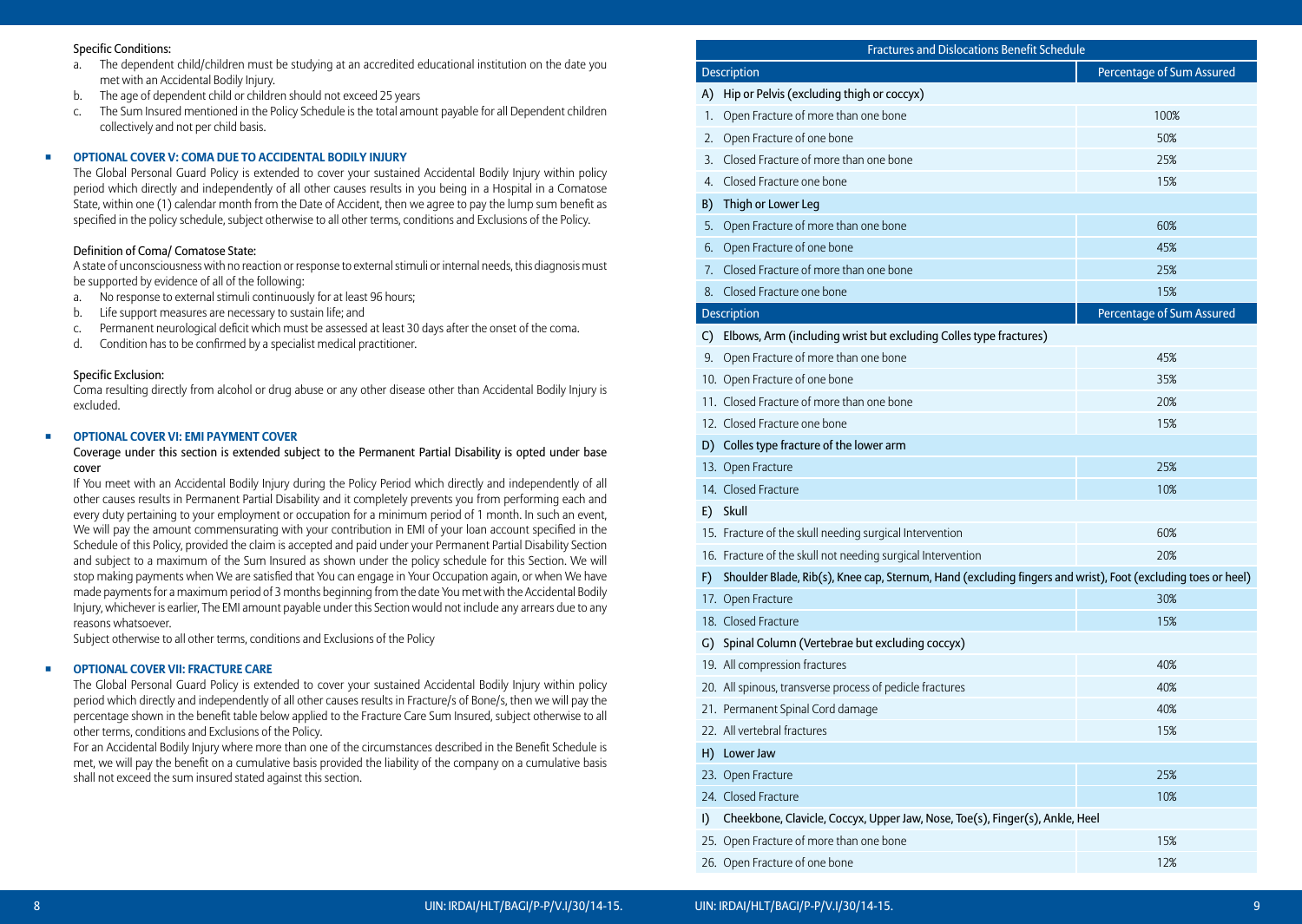| 27. Closed Fracture of more than one bone                             | 4%  |
|-----------------------------------------------------------------------|-----|
| 28. Closed Fracture one bone                                          | 2%  |
|                                                                       |     |
| Dislocations requiring surgery under anesthesia<br>J)                 |     |
| 29. Spine                                                             | 35% |
| 30. Back (Excluding slipped disc)                                     | 35% |
| 31. Hip                                                               | 25% |
| 32. Knee (Left or right)                                              | 20% |
| 33. Wrist (Left or right)                                             | 15% |
| 34. Elbow (Left or right)                                             | 15% |
| 35. Ankle (Left or right)                                             | 10% |
| 36. Shoulder blade (Left or right)                                    | 10% |
| 37. Collarbone                                                        | 10% |
| 38. Fingers (Left or right hand)                                      | 5%  |
| 39. Toes (Left or right foot)                                         | 5%  |
| 40. Jaw                                                               | 5%  |
| Internal Injuries<br>K)                                               |     |
| 41. Internal injuries resulting in open abdominal or Thoracic Surgery | 25% |
| 42. Intracranial hemorrhage and/ or physical brain injury             | 25% |
|                                                                       |     |

## **Note:**

"Open Fracture" is a fracture where the broken bone(s) penetrate(s) the skin. "Closed Fracture" is a fracture where the broken bone(s) do(es) not penetrate the skin

#### ◾ **OPTIONAL COVER VIII: HOSPITAL CASH BENEFIT**

 The Global Personal Guard Policy is extended to cover your sustained Accidental Bodily Injury within policy period which directly and independently of all other causes results in Hospitalization then we will pay per day benefit amount for the period of Hospitalization as shown in the policy schedule, for a maximum period of 60 days per Policy Period, subject otherwise to all other terms, conditions and Exclusions of the Policy.

#### Specific Exclusion Applicable to Hospital Cash Benefit:

- 1. Any Hospitalization for an existing disability from a previous Accident which has occurred prior to the first inception of this Policy.
- 2. Any stay in Hospital for an Injury due to Accident without undertaking any treatment.
- 3. Any Hospitalization for Accidental Injury aggravated by an existing disability or pre-existing illness / condition / injury.
- 4. Any Hospitalization due to an Accidental Injury where the treatment is undertaken by a family member and self medication or any treatment that is not scientifically recognized.
- 5. Vaccination and inoculation of any kind unless forming part of treatment for Injury due to an Accident as prescribed by the Medical Practitioner.
- 6. Vitamins and tonics unless forming part of treatment for Injury due to an Accident as prescribed by the Medical Practitioner.
- 7. Aesthetic treatment, cosmetic surgery and plastic surgery unless necessitated due to Accident or as a part of any Injury.
- 8. Treatment taken from persons not registered as Medical Practitioners under respective Medical Councils. .
- 9. Any other medical or surgical treatment except as may be necessary solely as a result of Injury.
- 10. Any treatment taken outside India.

## ◾ **OPTIONAL COVER IX: LOAN PROTECTOR COVER**

 Coverage under this section is extended subject to Death and/ or Permanent Total Disability is opted under base cover

 The Global Personal Guard Policy is extended to cover your sustained Accidental Bodily Injury during the Policy Period that results in your Death or Permanent Total Disability within 12 months and the claim is accepted and paid under Death or Permanent Total Disability Section for you, then we will pay an amount commensurating with balance outstanding Loan amount of your loan account specified in the Policy Schedule as on the date of accident, subject to a maximum of the Sum Insured as specified in the policy schedule for this Section, subject otherwise to all other terms, conditions and Exclusions of the Policy. The outstanding Loan amount would not include any arrears due to any reasons whatsoever. The claim payable under this optional cover shall be in addition to the benefit payable under the applicable Base Cover.

## ◾ **OPTIONAL COVER X: LOSS OF INCOME DUE TO DISABILITY FROM ACCIDENT**

 The Global Personal Guard Policy is extended to cover your sustained Accidental Bodily Injury during the Policy Period which directly and independently of all causes temporarily and completely prevents you from performing each and every duty pertaining to his employment or occupation, then we will make a weekly payment as per the weekly benefit amount shown under the heading "Loss of income due to Disability from Accident" in the Policy schedule, subject otherwise to all other terms, conditions and exclusions of the policy.

We shall make weekly payment/s for the disability period as specified by the treating doctor for a maximum period of 100 weeks and the maximum weekly benefit payable would be limited to 25% of the monthly income subject to a minimum of  $\bar{\tau}$ 1,000 per week and maximum of  $\bar{\tau}$  50,000 per week.

## Example of Eligibility of Sum Insured:

| Example 1                                                                                                                                                     |                       |                                                                  |                                                 |  |
|---------------------------------------------------------------------------------------------------------------------------------------------------------------|-----------------------|------------------------------------------------------------------|-------------------------------------------------|--|
| Mr. ABC has monthly income of ₹ 1 lac in view of loss income due to disability the eligibility of weekly benefit and<br>total weekly benefit will be as below |                       |                                                                  |                                                 |  |
| Monthly Income                                                                                                                                                | 25% of monthly income | Eligible-Weekly Benefit -25% of<br>Monthly Income $(\bar{\tau})$ | <b>Total Eligibility (Max</b><br>100 weeks) (₹) |  |
| 100000                                                                                                                                                        | 25000                 | 25000                                                            | 2500000                                         |  |

## Example of Eligibility of Maximum Sum Insured

| Example 2                                                                                                                                                           |                       |                                                                                |                                                 |  |
|---------------------------------------------------------------------------------------------------------------------------------------------------------------------|-----------------------|--------------------------------------------------------------------------------|-------------------------------------------------|--|
| Mr. ABC has monthly income of $\xi$ 3 lacs, in view of loss income due to disability the eligibility of weekly benefit<br>and total weekly benefit will be as below |                       |                                                                                |                                                 |  |
| Monthly Income                                                                                                                                                      | 25% of monthly income | Eligible-Weekly Benefit -25% of<br>Monthly Income or maximum up to<br>₹50000/- | <b>Total Eligibility (Max</b><br>100 weeks) (₹) |  |
| 300000                                                                                                                                                              | 75000                 | 50000                                                                          | 5000000                                         |  |

#### Example of Eligibility of Minimum Sum Insured

| Example 3                                                                                                                                                                  |                       |                                                                         |                                                 |  |
|----------------------------------------------------------------------------------------------------------------------------------------------------------------------------|-----------------------|-------------------------------------------------------------------------|-------------------------------------------------|--|
| Mr. ABC has monthly income of $\bar{\tau}$ 3000/-, in view of loss income due to disability the eligibility of weekly benefit<br>and total weekly benefit will be as below |                       |                                                                         |                                                 |  |
| Monthly Income                                                                                                                                                             | 25% of monthly income | Eligible-Weekly Benefit -25% of<br>Monthly Income or minimum<br>₹1000/- | <b>Total Eligibility (Max</b><br>100 weeks) (₹) |  |
| 3000                                                                                                                                                                       | 750                   | 1000                                                                    | 100000                                          |  |

## 10 UIN: IRDAI/HLT/BAGI/P-P/V.I/30/14-15. UIN: IRDAI/HLT/BAGI/P-P/V.I/30/14-15. 11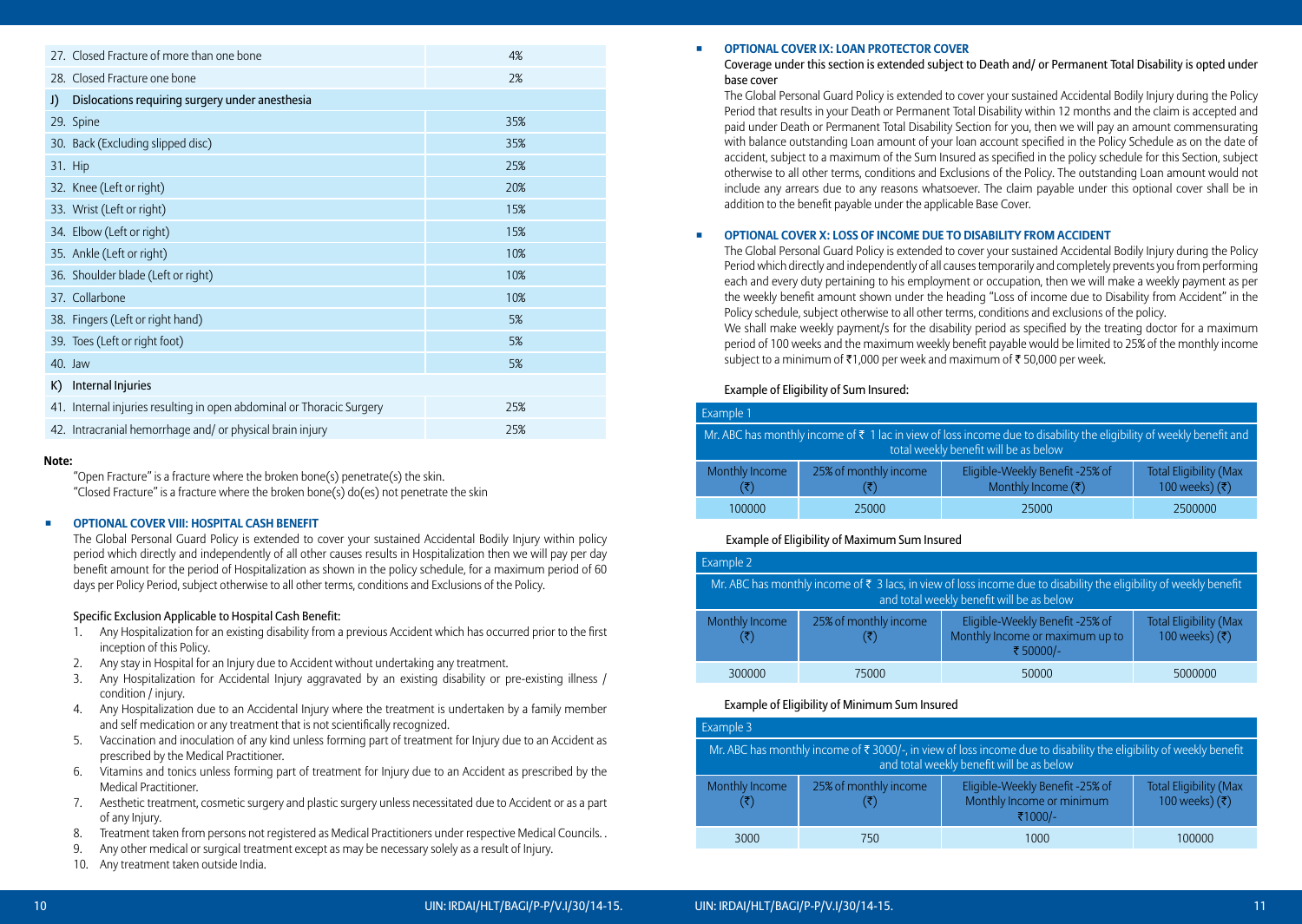## Specific conditions

- a. The bodily injury sustained should be detectable by means of clinical examination and or radiological scanning or imaging ;
- b. Injuries to the spine, the ligamentous system, cartilage and nervous system and blood supply to the spine should be detectable by means of radiological scanning or imaging or neurological fallout testing;
- c. If the bodily injury sustained is not detectable by means of clinical examination or radiological scanning and imaging or neurological fallout testing , then we shall not be liable in respect of you for any claim under this cover
- d. We will stop making payments when we are satisfied that you can engage in your occupation again, or when we have made payments for a maximum period of 100 weeks from the date you met with the Accidental Bodily Injury, whichever is earlier;
- e. In case the temporary total disablement is for a period less than a week, the benefit payable shall be calculated on proportionate basis in relation to the weekly benefit.
- f. In the event of a dispute arising with regards to the duration of Temporary total disability, the duration shall be finally determined by a physician mutually appointed by both the parties, who certifies the final date upon which the insured person recovered and fit to perform each and every duty pertaining to his / her employment or occupation.

## ◾ **OPTIONAL COVER XI: ROAD AMBULANCE COVER**

The Global Personal Guard Policy is extended to cover the following:

- a. If due to an Accidental Bodily Injury sustained by the Insured Person during the Policy Period, the Insured Person has been transferred to the nearest hospital from the spot of Accident by an ambulance service offered by a healthcare or ambulance service provider, we will reimburse the actual expenses incurred for ambulance services.
- b. We will also reimburse the expenses incurred on an ambulance offered by a healthcare or ambulance service provider for transferring you from the Hospital where he/ she was admitted initially to another hospital with higher medical facilities provided that: the treating doctor recommends the transfer of the Insured Person to a higher medical centre for further treatment.

 Provided that the maximum amount payable by us in respect of (a) and (b) together or singly shall not exceed the Sum Insured as shown in the policy schedule, subject otherwise to all other terms, conditions and Exclusions of the Policy.

## Specific Conditions:

- a. Expenses for Road ambulance transportation are restricted within India Only.
- b. Return transportation to the Insured's home by ambulance is excluded

## ◾ **OPTIONAL COVER XII: TRAVEL EXPENSES BENEFIT**

Coverage under this section is extended subject to Accidental Hospitalization is opted under optional cover's The Global Personal Guard Policy is extended to cover your sustained Accidental Bodily Injury within the policy period which directly and independently of all other causes results in you being in a Hospital which is outside the City/town of his/her usual place of residence as specified on the policy schedule, then we will reimburse the travel expenses of a Family Member maximum up to the sum insured shown in the policy schedule, as below:

a. The actual cost of economy class transportation by the most direct route via a common carrier subject to the maximum Sum Insured as specified on the policy schedule against this cover , subject otherwise to all other terms, conditions and Exclusions of the Policy.

 For the purpose of this cover, carrier Cover shall means any civilian land or water conveyance or Scheduled Aircraft in each case operated under a valid license for the transportation of passengers for hire.

- b. For this purpose, family member shall mean spouse, parent, Children above age of 18 years, sibling and in laws of the insured.
- c. The claim would be triggered under this section provided we have paid the claim for accidental Hospitalization for the insured person

## $\blacksquare$  GENERAL EXCLUSIONS APPLICABLE TO ALL COVERS (INCLUDING OPTIONAL COVERS)

 We will not be liable to make any payment under this Policy under any circumstances, for any claim directly or indirectly attributable to, or based on, or arising out of, or connected with any of the following:

- 1. Any Pre-existing Condition(s) and complications arising out of or resulting therefrom;
- 2. Through suicide, attempted suicide (whether sane and insane) or intentionally self-inflicted injury or illness,
- 3. Mental or nervous disorder , anxiety , stress or depression,
- 4. Whilst engaging in Adventure Sports unless specifically insured,
- 5. While under the influence of liquor or drugs , alcohol or other intoxicants,
- 6. Through deliberate or intentional, unlawful or criminal act, error, or omission, participation in an actual or attempted felony , riot , crime , misdemeanour , civil commotion,
- 7. Whilst engaging in aviation or ballooning, whilst mounting into, dismounting from or traveling in any balloon or aircraft other than as a passenger (fare paying or otherwise) in any duly licensed standard type of aircraft anywhere in the world
- 8. Whilst participating as the driver, co-driver or passenger of a motor vehicle during motor racing or trial runs
- 9. As a result of any curative treatments or interventions that you carry out or have carried out on your body,
- 10. Arising out of your participation in any police ,naval, military or air force operations whether peace or in war in the form of military exercises or war games or actual engagement with the enemy, Whether foreign or domestic,
- 11. Your consequential losses of any kind or your actual or alleged legal liability.
- 12. Venereal or sexually transmitted diseases,
- 13. HIV (Human Immunodeficiency Virus) and/or any HIV related illness including AIDS (Acquired Immune Deficiency Syndrome) and/or mutant derivatives or variations thereof however caused,
- 14. Pregnancy, resulting childbirth, miscarriage, abortion, or complications arising out of any of these,
- 15. War (whether declared or not), civil war, invasion, act of foreign enemies, rebellion, revolution, insurrection, mutiny, military or usurped power, seizure, capture, arrest, restraint or detainment, confiscation or nationalization or requisition of or damage by or under the order of any government or public local authority,
- 16. Ionising radiation or contamination by radioactivity from any nuclear fuel or from any nuclear waste from burning nuclear fuel,
- 17. The radioactive, toxic, explosive or other dangerous properties of any explosive nuclear equipment or any part of that equipment,
- 18. Operating or learning to operate any aircraft, or performing duties as a member of the crew on any aircraft; or Scheduled Airlines;
- 19. Any claim caused by osteoporosis (porosity and brittleness of the bones due to loss of protein from the bones matrix) or pathological fracture (any fracture in an area where pre-existing Disease has caused the weakening of the bone) if osteoporosis or bone Disease diagnosed prior to the Policy Effective Date,
- 20. No benefit would be paid under this policy, unless the nature & extent of injury is established medically with appropriate investigation reports & certified by the treating doctor
- 21. While engaged in hazardous activity unless specifically insured
- 22. Expenses incurred on neck belts, wrist bandages, walking sticks, abdomen belts, CPAP and any other similar external aid /devices, the use of which has been necessitated following an accident.

## ◼ **Who can be covered under the policy?**

Self, Spouse, dependent children and dependent parents can be covered under this policy.

## ◼ **What is the entry age?**

Entry age for Proposer and Spouse / Dependent Parents is 18 Years to 70 Years Entry age for Dependent Children is 3 Months to 25 Years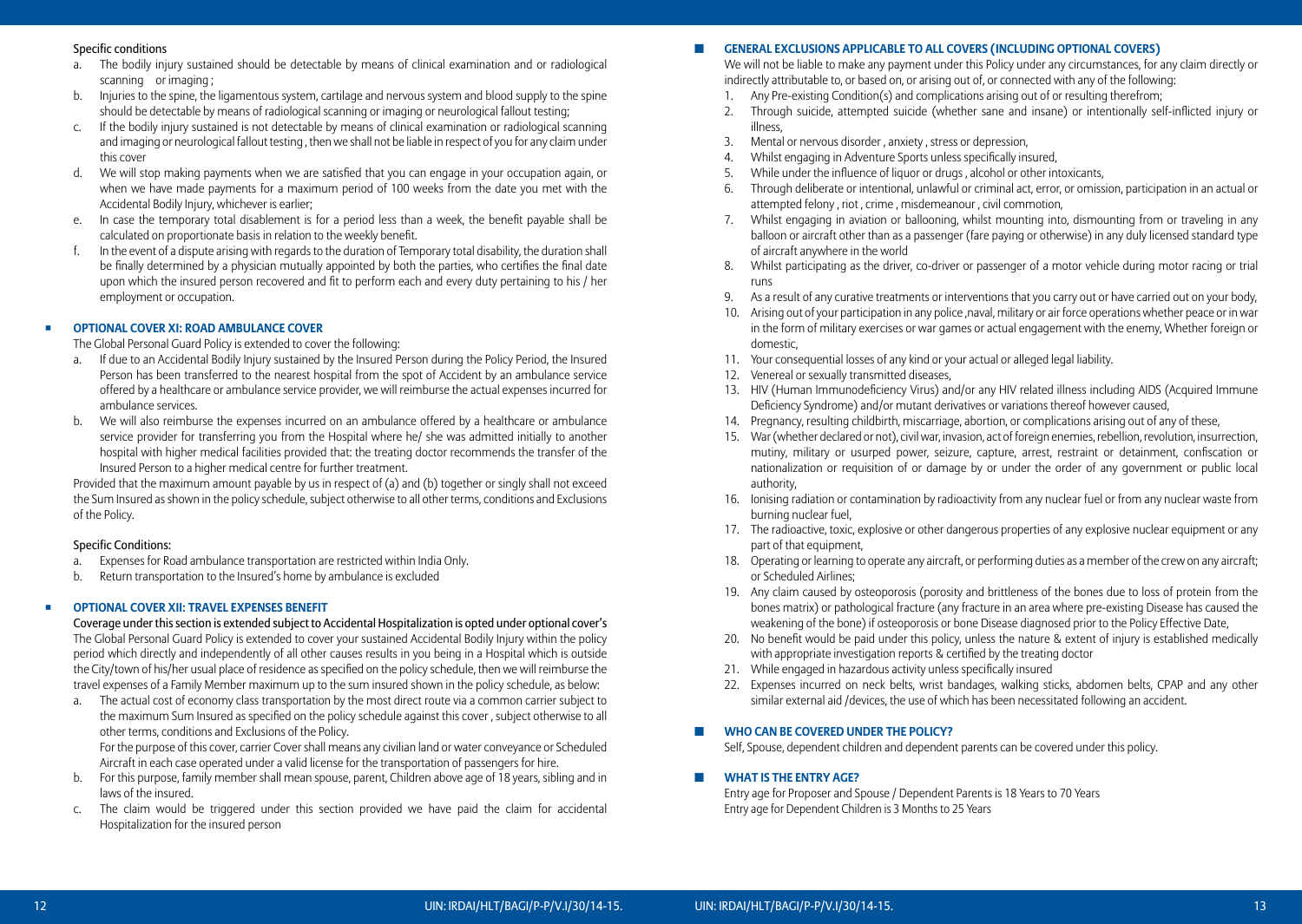#### ◼ **What is renewal age?**

- 1. Under normal circumstances, lifetime renewal benefit is available under the policy except on the grounds of fraud, misrepresentation or moral hazard.
- 2. However no Renewal of contract will be permissible in the event of admissible claim and settlement under Coverage of Death or Permanent Total Disability.

## ◼ **List of Documents to be collected at the time of new business:**

- Completely filled & signed proposal form
- 3 years IT  $\bar{\tau}$  / Form 16 & Pan card (In case for the proposals with Sum Insured more than 50 Lacs)

## ◼ **Eligibility of Sum Insured**

For Salaried and Self Employed Persons

| Coverage Details                                  | <b>Eligibility</b>                                                                                       |
|---------------------------------------------------|----------------------------------------------------------------------------------------------------------|
| Death                                             | Maximum 100 times of Gross Monthly Income                                                                |
| Permanent Total Disability                        | Maximum 60 times of Gross Monthly Income                                                                 |
| Permanent Partial Disability                      | Maximum 60 times of Gross Monthly Income                                                                 |
| Loss of Income due to Disability from<br>Accident | Maximum benefit would be 25% of Monthly Income<br>(Nearest & highest weekly benefit would be considered) |

## ii. Coverage details for Dependent Family Members-

- The Coverage for Dependent Children under any of the Base Covers Death, Permanent Total Disability and Permanent Partial Disability should be restricted to 25% of Sum Insured of proposer subject to maximum of ₹10 Lacs
- The Coverage for Dependent Spouse and Parents under any of the Base Covers Death, Permanent Total Disability and Permanent Partial Disability should be restricted to 50% of Sum Insured of proposer subject to maximum of  $\bar{\bar{\epsilon}}$  25 Lacs
- The Coverage for Dependent Spouse and Parents under Loss of Income due to Disability from Accident will be restricted to ₹2000/ week, Loss of Income cover is not available for Dependent Child/Children.
- iii. If the proposer is unemployed and has no income, he/ she will not be eligible for Global Personal Guard **Policy**
- iv. For daily wage workers the policy would be issued on declared monthly income (sum of daily income).

## Note:

- This product will be available to family members, but Sum insured will be on individual basis.
- Base cover sum Insured and Optional Cover sum insured are independently dealt with in case of claims registered under respective covers.
- In case long term policy is purchased, the Sum Insured for both base covers and optional covers will be on annual basis. In any case no sum insured /unutilised sum insured can be brought forwarded to the future years of the long term policy.
- The Policy will be issued on the income declaration by the Proposer. Income proofs will be called for Sum Insured exceeding ₹50 lakhs.

## $\Pi$  **WHAT IS THE POLICY PERIOD?**

The policy can be opted for 1 year, 2 years & 3 years

## ◼ **What are the Terms of Renewal?**

- 1. The policy shall ordinarily be renewable except on grounds of fraud, moral hazard or misrepresentation or noncooperation by the insured.
- 2. In case of our own renewal, a grace period of 30 days is permissible and the Policy will be considered as continuous. However, any accident/ injury contracted during the break period will be not be admissible under the policy.
- 3. For dependent children, Policy is renewable up to 25 years. After the completion of maximum renewal age of dependent children, the policy would be renewed for lifetime, Subject to Separate proposal form to be submitted to us at the time of renewal with the insured member as proposer and subsequently the policy should be renewed with us annually and within the Grace period of 30 days from date of Expiry. Suitable credit of continuity/waiting periods for all the previous policy years would be extended in the new policy, provided the policy has been maintained without a break.
- 4. Premium payable on renewal and on subsequent continuation of cover are subject to change with prior approval from IRDA.
- 5. The loadings on renewals shall be in terms of increase or decrease in premiums offered for the entire portfolio and shall not be based on any individual policy claim experience.

 Note: The cover for You shall terminate immediately in the event of admissible claim and settlement of 100% Sum Insured under Coverage Death or Permanent Total Disability and no Renewal of contract will be permissible.

## ◼ **How do I cancel my Policy?**

- 1. We may cancel this insurance by giving You at least 15 days written notice, and if no claim has been made then We shall refund a pro-rata premium for the unexpired Policy Period. Under normal circumstances, Policy will not be cancelled except for reasons of mis-representation, fraud, non-disclosure of material facts or Your noncooperation.
- 2. You may cancel this insurance by giving Us at least 15 days written notice, and if no claim has been made then We shall refund premium on short term rates for the unexpired Policy Period as per the rates detailed below.

|                                             |                                | <b>Premium Refund</b>          |                                |
|---------------------------------------------|--------------------------------|--------------------------------|--------------------------------|
| <b>Period in Risk</b>                       | <b>Policy Period 1</b><br>Year | <b>Policy Period 2</b><br>Year | <b>Policy Period 3</b><br>Year |
| Within 15 Days                              |                                | Pro Rate Refund                |                                |
| Exceeding 15 days but less than 2 months    | 75.00%                         | 80.00%                         | 85.00%                         |
| Exceeding 2 months but less than 4 months   | 60.00%                         | 75.00%                         | 80.00%                         |
| Exceeding 4 months but less than 6 months   | 45.00%                         | 65.00%                         | 75.00%                         |
| Exceeding 6 months but less than 8 months   | 30.00%                         | 60.00%                         | 70.00%                         |
| Exceeding 8 months but less than 10 months  | 15.00%                         | 50.00%                         | 65.00%                         |
| Exceeding 10 months but less than 12 months | 0.00%                          | 45.00%                         | 60.00%                         |
| Exceeding 12 months but less than 14 months |                                | 35.00%                         | 55.00%                         |
| Exceeding 14 months but less than 16 months |                                | 30.00%                         | 50.00%                         |
| Exceeding 16 months but less than 18 months |                                | 20.00%                         | 45.00%                         |
| Exceeding 18 months but less than 20 months |                                | 15.00%                         | 40.00%                         |
| Exceeding 20 months but less than 22 months |                                | 5.00%                          | 35.00%                         |
| Exceeding 22 months but less than 24 months |                                | 0.00%                          | 30.00%                         |
| Exceeding 24 months but less than 26 months |                                |                                | 25.00%                         |
| Exceeding 26 months but less than 28 months |                                |                                | 20.00%                         |
| Exceeding 28 months but less than 30 months |                                |                                | 15.00%                         |
| Exceeding 30 months but less than 32 months |                                |                                | 10.00%                         |
| Exceeding 32 months but less than 34 months |                                |                                | 5.00%                          |
| Exceeding 34 months but less than 36 months |                                |                                | 0.00%                          |

However, if any claim has been made then no refund will be given for cancellation of policy.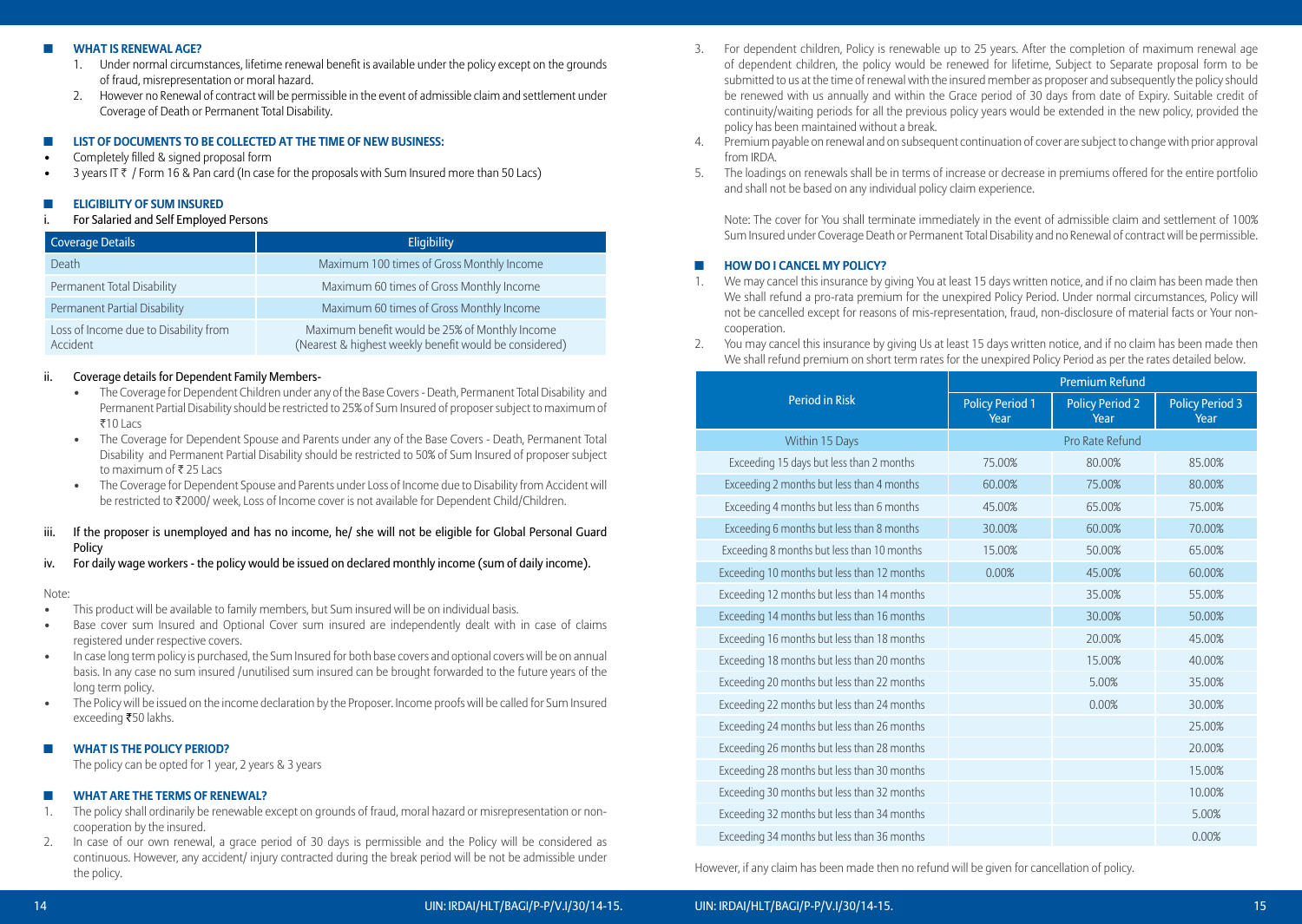- 1. If You renew Your Global Personal Guard Policy with Us without any break in the Policy Period and there has been no claim in the preceding year, then We will increase the Limit of benefit by 10% of Sum Assured per annum as Cumulative Bonus. In case long term policy is purchased, the cumulative bonus applicable to base covers will automatically be increased by 10% after the completion of every Policy year, in case of no claim is lodged under base covers.
- 2. The maximum cumulative increase in the Limit of benefit will be limited to 5 years and 50% of Sum Assured.
- 3. In event of a claim under Permanent Partial Disability, the cumulative bonus would be decreased by 10%.
- 4. In case of claim is lodged under optional covers only- cumulative bonus will be allowed for increase by 10% after the completion of every policy year since cumulative bonus is applicable for base covers only.
- 5. This clause does not alter the annual character of this insurance or Our right to decline to renew or to cancel the Policy.

## $\Pi$  **WHAT IS FREE LOOK PERIOD**

 You have a period of 15 days from the date of receipt of the first policy document to review the terms and conditions of this Policy. If You have any objections to any of the terms and conditions, You have the option of cancelling the Policy stating the reasons for cancellation.

 If you have not made any claim during the Free look period, you shall be entitled to refund of premium subject to,

- 1. a deduction of the expenses incurred by Us on Your medical examination, stamp duty charges and if the risk has not commenced
- 2. If the risk has commenced the stamp duty charges, medical examination charges & proportionate risk premium for period on cover would be deducted.
- 3. Where only a part of risk has commenced, such proportionate risk premium commensurate with the risk covered during such period.

Free Look period is not applicable for renewal policies.

## ◼ **Revision/ Modification of the policy:**

 In case of revision or modification or coverages and/or premiums of this product at any time in future of terms with appropriate approval from IRDA we will inform you at least 3 months prior to the date of such revision/ modification comes into the effect.

## ◼ **Migration of Policy:**

- You can opt for migration of policy to our other similar or closely similar products at the time of renewal.
- The premium will be charged as per Our Underwriting Policy for such chosen new product, and all the guidelines, terms and condition of the chosen product shall be applicable.
- Suitable credit of continuity/waiting periods for all the previous policy years would be extended in the new policy, provided the policy has been maintained without a break

## $\blacksquare$  WHAT ARE THE PORTABILITY CONDITIONS?

## Retail Policies:

 As per the Portability Guidelines issued by IRDA, applicable benefits shall be passed on to customers who were holding similar retail Personal Accident Insurance Policy of other non-life insurers/ health insurers.

## Group Policies:

 As per the Portability Guidelines issued by IRDA, applicable benefits shall be passed on to customers who were insured under a Group Personal Accident Insurance Policy of Bajaj Allianz and are availing Personal Accident Insurance Policy of Bajaj Allianz. However, such benefits shall be applicable only in the event of discontinuation/ non-renewal of the Group Personal Accident Insurance Policy (applicable for both employer-employee relationships and non-employer-employee relationships) and/or the particular customer leaving the group

on account of resignation/ retirement (applicable for employer-employee relationships) or termination of relationship with the Group Administrator (applicable for non-employer-employee relationships).

## Portability Guidelines (Other Company Renewals):

- 1. Complete set of documents should be in-warded minimum 45 days prior to the Risk Expiry date.
- 2. All Portable Cases to be referred to Bajaj Allianz Head office (Health Administration Team) for Under Writing.
- 3. All the applicable benefits shall be passed on lower of expiring Sum insured or opted sum insured, to customers who were holding similar retail personal accident policies, of other non-life insurers.
- 4. In case of enhancement of SI the continuity would be given on the expiring Sum Insured & Cumulative Bonus
- 5. If the previous policy has earned Cumulative Bonus and the insured has opted for higher Sum Insured in our policy then the Cumulative Bonus will be passed on the expiring Policy Sum Insured.
- 6. List of Documents
- New proposal form
- Renewal Notice along with the claim history
- Portability Annexure
- All the previous policy copies
- Age proof ( 45 & above)
- Any other document if requested
- All the relevant documents in case of any positive declaration

## $\Pi$  **WITHDRAWAL OF POLICY**

 In case withdrawal of this product at any time in future with appropriate approval from IRDA, as We reserve Our right to do so with a intimation of 3 months to all the existing insured members. In such an event of withdrawal of this product, at the time of Your seeking renewal of this Policy, You can choose, among Our available similar and closely similar Personal accident Insurance products. Upon Your so choosing Our new product, You will be charged the Premium as per Our Underwriting Policy for such chosen new product, as approved by IRDA. Provided however, if You do not respond to Our intimation regarding the withdrawal of the product under which this Policy is issued, then this Policy shall be withdrawn and shall not be available to You for renewal on the renewal date and accordingly upon Your seeking renewal of this Policy, You shall have to take a Policy under available new products of Us subject to Your paying the Premium as per Our Underwriting Policy for such available new product chosen by You and also subject to Portability condition.

## $\blacksquare$  **NOMINATION**

 The insured person is mandatorily required at the inception of the Policy to make a nomination for the purpose of payment of claims under the policy in the event of death of insured person. Any change of nomination shall be communicated to the company in writing and such change shall be effective only when an endorsement on the policy is made.

## ◼ **What is THE procedure for Change in Coverage / Sum Insured Enhancement**

 Addition / deletion of base cover or optional cover(s) is not allowed during midterm of the policy. It can be done only at the time of renewal of the policy by submitting fresh proposal form.

 The Insured member can apply for enhancement of Sum Insured at the time of renewal of the Policy by submitting fresh proposal form and income proof along with the renewal notice and subject to specific approval and acceptance by the Company.

No Midterm enhancement will be allowed.

List of Documents to be collected for SI enhancement:

- o Completely filled proposal form with renewal notice
- o In case of any accidental injury/deformity all related documents supporting the accidental injury and disability certificate in case of disability
- o In Case for the proposals with SI more than 50 Lacs -3 yrs IT  $\bar{\tau}$  / Form 16 and Pan card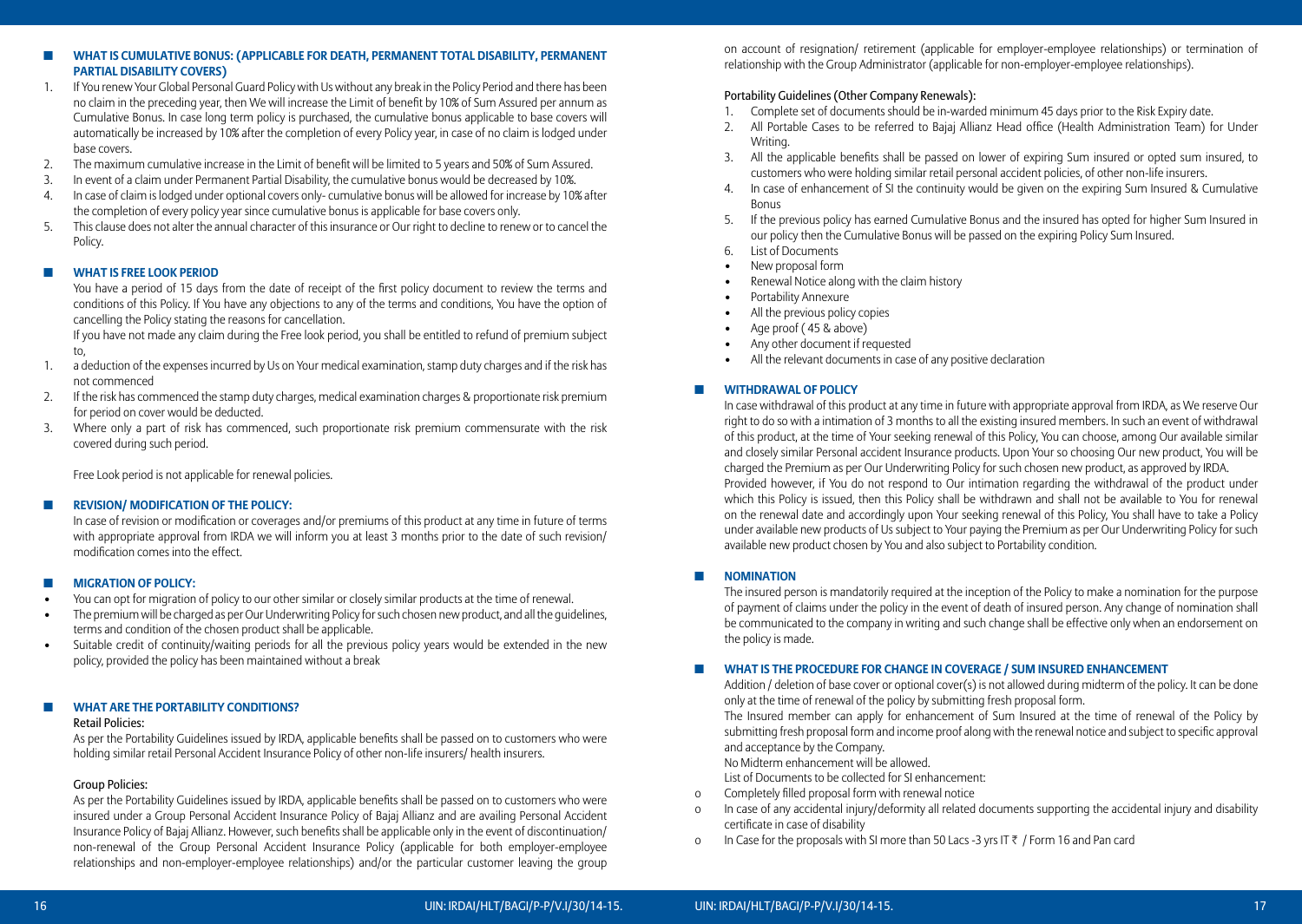## ◼ **What would be the process in case of a claim?**

#### ◽ **Cashless Claims Procedure:**

Applicable only for Accidental Hospitalization Expenses Optional Cover

 Cashless treatment is only available at Network Hospitals. In order to avail of cashless treatment, the following procedure must be followed by You:

- a. Prior to taking treatment and/or incurring Medical Expenses for any Accidental Injury, at a Network Hospital, the Insured Person must call Us and request pre-authorization by way of the written form which the Company will provide. Waiver of this condition shall be considered in case of emergency hospitalisation arising out of accidental bodily injury.
- b. After considering the Insured's request and after obtaining any further information or documentation the Company have sought, the Company may if satisfied send to the Insured Person or the Network Hospital, an authorization letter. The authorization letter, the ID card issued to the Insured along with this Policy and any other information or documentation that the Company have specified must be produced to the Network Hospital identified in the pre-authorization letter at the time of Insured's admission to the same.
- c. If the procedure above is followed, the Insured Person will not be required to directly pay for the Medical Expenses raised out of Accidental Bodily Injury, in the Network Hospital that the Company is liable to indemnify under Accidental Hospitalization Expenses Section and the original bills and evidence of treatment in respect of the same shall be left with the Network Hospital. Pre-authorization does not guarantee that all costs and expenses will be covered. We reserve the right to review each claim for Medical Expenses and accordingly coverage will be determined according to the terms and conditions of this Policy. Insured Person shall, in any event, be required to settle all other expenses directly.

## List of Claims Document (Specific to Accidental Hospitalisation Expenses Optional cover)

- Duly completed pre authorization signed by the Claimant
- Other documents as may be required by the Company to process the claim
- Aaadhar card & PAN card Copies (Not mandatory if the same is linked with the policy while issuance or in previous claim)

#### ◼ **Reimbursement Claim Procedure of All Sections**

 If you meet with any Accidental Bodily Injury that may result in a claim, then as a condition precedent to our liability:

- a. You or someone claiming on your behalf must inform us in writing immediately and in any event within 30 days from the date of the accident and submit all documents to us within 30 days from the date of intimation.
- b. You must immediately consult a Doctor and follow the advice and treatment that he recommends.
- c. You must take reasonable steps to lessen the consequence of Bodily injury.
- d. You should allow examination by our medical advisors if we ask for this.
- e. You or someone claiming on your behalf must promptly give us documentation and other information we ask for to investigate the claim or our obligation to make payment for it.
- f. In case of your death, someone claiming on your behalf must inform us in writing immediately and send us a copy of the post mortem report (if conducted) within 30 days.

 \*Note: Waiver of conditions (a) and (f) may be considered in extreme cases of hardship where it is proved to Our satisfaction that under the circumstances in which the Insured Person was placed, it was not possible for the Insured Person or any other person claiming on his/her behalf to give notice or file claim within the prescribed time limit.

#### ■ **DOCUMENT LIST**

Please refer the policy wordings for detail list of documents required as per the sections opted

#### ◼ **All documents related to claims should be submitted to:**

Health Administration Team Bajaj Allianz General Insurance Co. Ltd 2nd Floor, Bajaj Finserv Building Viman Nagar, Pune 411014 Toll Free no: 1800 209 5858

## $\blacksquare$  **PAYING A CLAIM**

- a. You agree that We shall only make payment when You or someone claiming on Your behalf has provided Us with necessary documentation and information.
- b. We will make payment to Assignee/Partial Assignee/Conditional Assignee, as the case may be, (as per the provisions of Section 38 of Insurance Amendment Act 2015) or in the absence of assignee to You or Your Nominee. If there is no Assignee or Nominee and You are incapacitated or deceased, We will pay Your heir, executor or validly appointed legal representative and any payment We make in this way will be a complete and final discharge of Our liability to make payment.
- c. On receipt of all the documents and on being satisfied with regard to the admissibility of the claim as per policy terms and conditions, we shall offer within a period of 30 days settlement of the claim to the insured. Upon acceptance of an offer of settlement by the insured, the payment of the amount due shall be made within 7 days from the date of acceptance of the offer by the insured. In the cases of delay in the payment, the insurer shall be liable to pay interest at a rate which is 2% above the bank rate prevalent at the beginning of the financial year in which the claim is reviewed by it.
- d. However, where the circumstances of a claim warrant an investigation, the Company will initiate and complete such investigation at the earliest, in any case not later than 30 days from the date of receipt of last necessary document. In such cases, the Company will settle the claim within 45 days from the date of receipt of last necessary document. In case of delay beyond stipulated 45 days, the Company will be liable to pay interest at a rate which is 2% above the bank rate from the date of receipt of last necessary document to the date of payment of claim
- e. If We, for any reasons decide to reject the claim under the policy the reasons regarding the rejection shall be communicated to You in writing within 30 days of the receipt of documents. You may take recourse to the Grievance Redressal procedure stated under the Policy.

#### **What are the Sum Insured Options & Premiums under the Policy?**

■ The premium differs in case of different risk levels determined by your occupation:

## ◾ **Risk Classes:**

#### Risk Class I:

 Person engaged in administrative or managing functions, accountant, doctor, lawyer, architect, consulting engineer, teacher, and banker or primarily engaged in a similar occupation

## Risk Class II:

 Person engaged in manual labor, garage or motor mechanic, machine operator, paid driver of a car, a truck, a lorry or other heavy vehicles, cash carrying employee, wood working machinist or a builder – contractor and engineer in superintending functions, veterinary doctor, or engaged in a similar occupation.

## Risk Class III:

 Person working in underground mines, in explosive magazines or in electrical installations with high tension supply, or insured is a jockey, circus personnel, engaged in racing in wheels or horseback, big game hunting, mountaineering, winter sports, skiing, ice hockey, river rafting, polo, or in similar activity or occupation.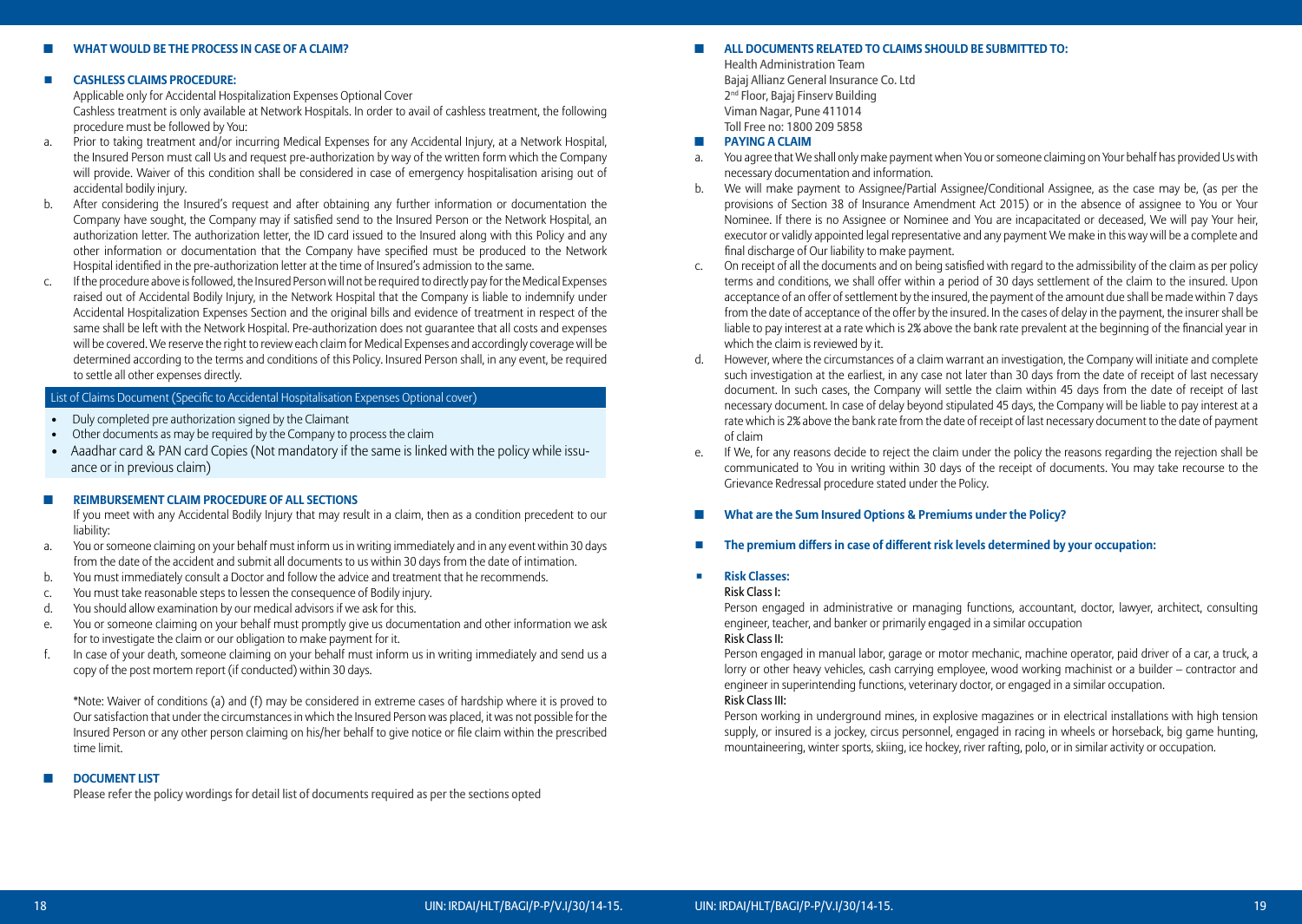## ■ Sum Insured and Premium details

#### ■ **Premiums are exclusive of GST** Base Cover Rates:

|                      | Rate per 1000 Sum Insured                                                      |                                                                                                       |                                                                                                        |  |  |  |  |  |  |  |  |  |  |  |
|----------------------|--------------------------------------------------------------------------------|-------------------------------------------------------------------------------------------------------|--------------------------------------------------------------------------------------------------------|--|--|--|--|--|--|--|--|--|--|--|
| <b>Risk Class</b>    | Death Minimum Sum In-<br>sured: ₹ 50000, Maximum<br>Sum Insured: - ₹ 25 Crore. | Permanent Total Disability Mini-<br>mum Sum Insured: ₹ 50000, Maxi-<br>mum Sum Insured: - ₹ 25 Crore. | Permanent Partial Disability<br>Minimum Sum Insured:<br>₹ 50000, Maximum Sum<br>Insured: - ₹ 25 Crore. |  |  |  |  |  |  |  |  |  |  |  |
| Risk Class I         | 0.43                                                                           | 0.05                                                                                                  | 0.07                                                                                                   |  |  |  |  |  |  |  |  |  |  |  |
| <b>Risk Class II</b> | 0.69                                                                           | 0.17                                                                                                  | 0.19                                                                                                   |  |  |  |  |  |  |  |  |  |  |  |
| Risk Class III       | 1 N4                                                                           | 0.26                                                                                                  | በ ንዓ                                                                                                   |  |  |  |  |  |  |  |  |  |  |  |

\*Insured can opt for any sum insured (in multiples of  $\bar{\bf \tau}$ 1000) under the base covers within the range of Minimum Sum Insured and Maximum Sum Insured based on Insured's eligibility. Sum Insured will be rounded off to the nearest 1000.

## For Example:

| Example 1               |                                                                       |                                                  |                                                                     |
|-------------------------|-----------------------------------------------------------------------|--------------------------------------------------|---------------------------------------------------------------------|
| Monthly Income<br>(in₹) | Maximum Eligibility for Death<br>(Monthly income*100) (in $\bar{z}$ ) | Rounding off sum insu-<br>red (in $\bar{\tau}$ ) | Eligible sum insured (in multi-<br>ples of 1000) (in $\bar{\tau}$ ) |
| 25119                   | 2511900                                                               | 2512000                                          | 50000 to 2512000                                                    |

| <b>Example 2</b> |                                                                         |                             |                                                  |
|------------------|-------------------------------------------------------------------------|-----------------------------|--------------------------------------------------|
| Monthly Income   | Maximum Eligibility of PTD or<br>PPD Sum Insured (Monthly<br>income*60) | Rounding off sum<br>insured | Eligible sum insured (in multi-<br>ples of 1000) |
| 25119            | 1507140                                                                 | 1507000                     | 50000 to 1507000                                 |

## ◽ **Optional Cover Premium & Sum Insured Table**

## ■ **Premiums are exclusive of GST**

|                | <b>Accidental Hospitalization Expenses</b> |        |          |          |        |        |        |               |      |      |      |      |  |  |
|----------------|--------------------------------------------|--------|----------|----------|--------|--------|--------|---------------|------|------|------|------|--|--|
| Sum<br>Insured | 2 lacs                                     | 3 lacs | $4$ lacs | 5 lacs V | 6 lacs | 2 lacs | 8 lacs | $9$ lacs $10$ | lacs | lacs | lacs | lacs |  |  |
| Premium        | 441                                        | 509    | 628      | 695      | 729    | 763    | 794    | 821           | 848  | 875  | 902  | 930  |  |  |

| <b>Sum</b>     |      | -15    |      |        | 18     | 19        | 20        | $\sqrt{21}$    | $\blacksquare$ 22 | 23   |        |      |
|----------------|------|--------|------|--------|--------|-----------|-----------|----------------|-------------------|------|--------|------|
| <b>Insured</b> | lacs | lacs - | lacs | lacs l | lacs l | lacs lacs |           | lacs l         | lacs              | lacs | lacs - | lacs |
| <b>Premium</b> | 957  | 984    | 1011 | 1038   | 1065   |           | 1092 1120 | 1147 1174 1201 |                   |      | 1228   | 1255 |

|                      | Adventure Sports Benefit Sum Insured Restricted to 25% /50%/100% of Death and/or Permanent Total Disability<br>Sum Insured subject to Maximum of 1 Crore |                                      |       |                                      |       |                                      |  |  |  |  |  |  |  |  |
|----------------------|----------------------------------------------------------------------------------------------------------------------------------------------------------|--------------------------------------|-------|--------------------------------------|-------|--------------------------------------|--|--|--|--|--|--|--|--|
|                      | Rate for 100%<br>Rate for 50%<br>Rate for 25%                                                                                                            |                                      |       |                                      |       |                                      |  |  |  |  |  |  |  |  |
| Cover                | Death                                                                                                                                                    | Permanent<br><b>Total Disability</b> | Death | Permanent<br><b>Total Disability</b> | Death | Permanent<br><b>Total Disability</b> |  |  |  |  |  |  |  |  |
| Risk Class I         | 0.43                                                                                                                                                     | 0.05                                 | 0.86  | 0.1                                  | 1.72  | 0.2                                  |  |  |  |  |  |  |  |  |
| <b>Risk Class II</b> | 0.69                                                                                                                                                     | 0.17                                 | 1.38  | 0.34                                 | 2.76  | 0.68                                 |  |  |  |  |  |  |  |  |
| Risk Class III       | 1.04                                                                                                                                                     | 0.26                                 | 2.08  | 0.52                                 | 4.16  | 1.04                                 |  |  |  |  |  |  |  |  |

| Air Ambulance Cover |        |         |         |         |         |  |  |  |  |  |  |
|---------------------|--------|---------|---------|---------|---------|--|--|--|--|--|--|
| Sum Insured         | 5 lacs | 10 lacs | 15 lacs | 20 lacs | 25 lacs |  |  |  |  |  |  |
| Premium             | 65     | 130     | 195     | 260     | 325     |  |  |  |  |  |  |

| Children Education Benefit |      |       |        |       |       |       |       |       |       |         |
|----------------------------|------|-------|--------|-------|-------|-------|-------|-------|-------|---------|
| Sum Insured                | 1lac | 2lacs | 3 lacs | 4 acs | 5lacs | 6lacs | 7lacs | 8lacs | 9lacs | 10 lacs |
| Premium for Risk Class I   | 48   | 96    | 144    | 192   | 240   | 288   | 336   | 384   | 432   | 480     |
| Premium for Risk Class II  | 86   | 172   | 258    | 344   | 430   | 516   | 602   | 688   | 774   | 860     |
| Premium for Risk Class III | 130  | 260   | 390    | 520   | 650   | 780   | 910   | 1040  | 1170  | 1300    |

| Coma Due to Accidental Bodily Injury |              |         |         |     |     |     |     |                                                                                                                                                                                                                               |       |        |  |  |
|--------------------------------------|--------------|---------|---------|-----|-----|-----|-----|-------------------------------------------------------------------------------------------------------------------------------------------------------------------------------------------------------------------------------|-------|--------|--|--|
| Sum Insured                          | <b>Tlack</b> | 2lacs 7 | 3lacs / |     |     |     |     | 4   4   4   5   4   5   4   5   2   6   4   6   6   2   7   1   2   8   1   8   1   4   8   1   4   4   5   1   4   4   5   1   4   5   1   4   5   1   4   5   1   4   5   1   4   5   1   4   5   1   4   5   1   4   5   4 | 9lacs | 10lacs |  |  |
| Premium                              | 26           | 52      | 78      | 104 | 130 | 156 | 182 | 208                                                                                                                                                                                                                           | 234   | 260    |  |  |

| <b>EMI Payment Cover (For 3 EMI)</b> |                                               |       |       |        |        |        |        |        |  |  |
|--------------------------------------|-----------------------------------------------|-------|-------|--------|--------|--------|--------|--------|--|--|
|                                      | Sum Insured                                   | 50000 | 75000 | 100000 | 200000 | 300000 | 400000 | 500000 |  |  |
|                                      | Premium for Risk<br>Class I (in $\bar{z}$ )   | 3.5   | 5.25  |        | 14     | 21     | 28     | 35     |  |  |
|                                      | Premium for Risk<br>Class II (in ₹)           | 9.5   | 14.25 | 19     | 38     | 57     | 76     | 95     |  |  |
|                                      | Premium for Risk<br>Class III (in $\bar{z}$ ) | 14.5  | 21.75 | 29     | 58     | 87     | 116    | 145    |  |  |

| <b>Fracture Care</b> |       |       |        |        |        |        |        |  |  |  |
|----------------------|-------|-------|--------|--------|--------|--------|--------|--|--|--|
| Sum Insured          | 50000 | 75000 | 100000 | 200000 | 300000 | 400000 | 500000 |  |  |  |
| <b>Premium</b>       | 173   | 260   | 347    | 694    | 1041   | 1388   | 1735   |  |  |  |

| Hospital Cash Benefit - Per day benefit maximum for 60 days in a policy period |     |                                                             |     |     |      |      |      |      |      |      |
|--------------------------------------------------------------------------------|-----|-------------------------------------------------------------|-----|-----|------|------|------|------|------|------|
| Per Day Benefit (in $\bar{\tau}$ )                                             |     | 1000 2,000 3,000 4,000 5,000 6,000 7,000 8,000 9,000 10,000 |     |     |      |      |      |      |      |      |
| <b>Premium</b>                                                                 | 204 | 408                                                         | 612 | 816 | 1020 | 1224 | 1428 | 1632 | 1836 | 2040 |

|                                         | <b>Loan Protector Cover</b>                                       |
|-----------------------------------------|-------------------------------------------------------------------|
| Risk Class (Rate per ₹1000 Sum Insured) | Minimum ₹1 Lac, in multiples of ₹1 Lac, Maximum up<br>to 5 Crores |
| Risk Class I                            | 0.48                                                              |
| Risk Class II                           | 0.86                                                              |
| Risk Class III                          | 13                                                                |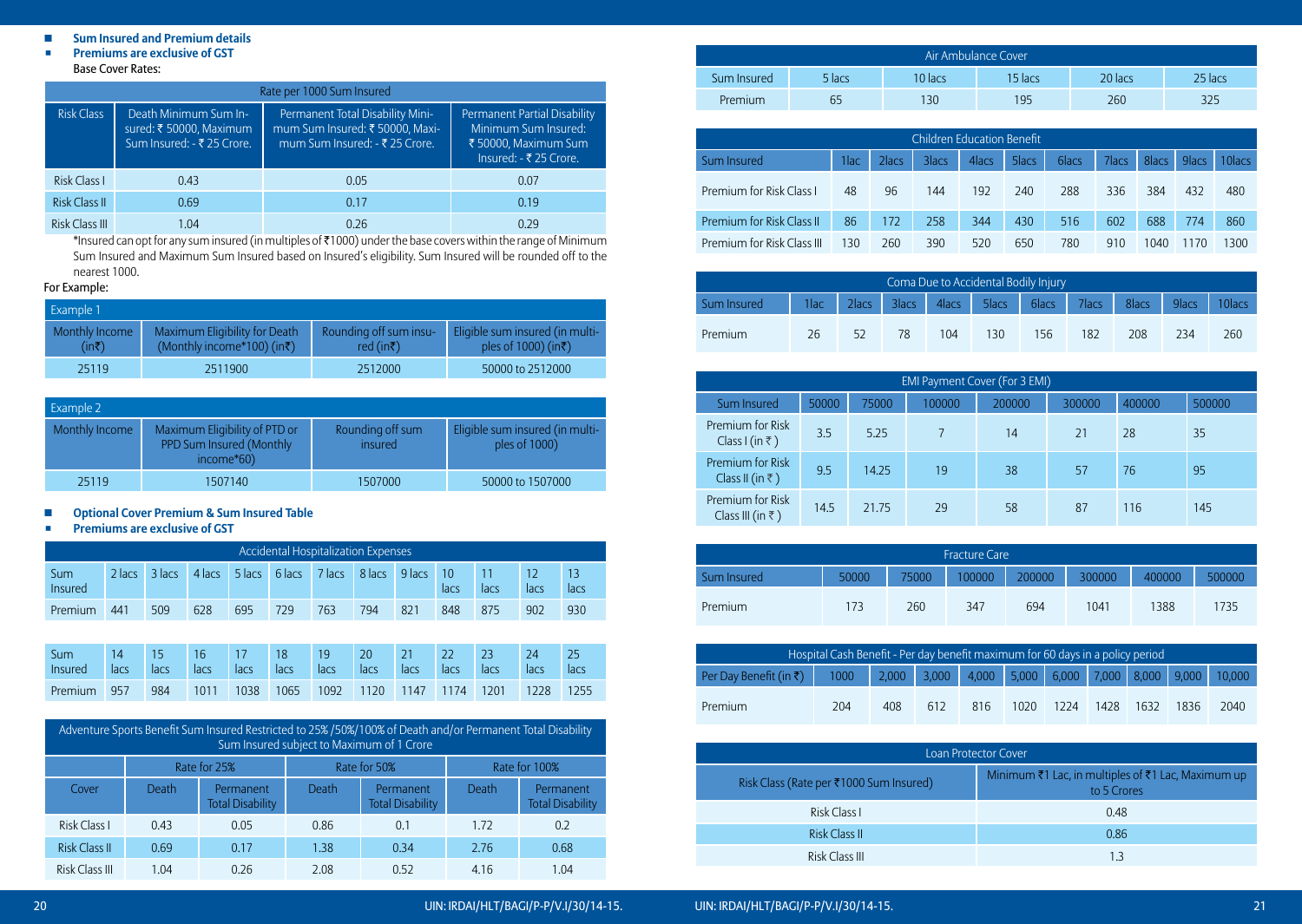|                                                | Loss of Income due to Disability from Accident                                                |
|------------------------------------------------|-----------------------------------------------------------------------------------------------|
| Rate for weekly benefit of ₹1000 for 100 weeks | Minimum weekly benefit of ₹1000 to maximum weekly<br>benefit of ₹50000, in Multiples of ₹1000 |
| Risk Class I                                   | 99                                                                                            |
| Risk Class II                                  | 106                                                                                           |
| Risk Class III                                 | ΝA                                                                                            |

|             | Road Ambulance Cover | Travel Expenses Benefit |
|-------------|----------------------|-------------------------|
| Sum Insured | 25,000               | 25,000                  |
| Premium     |                      |                         |

Notes:

- 1. Minimum Premium for individual policy is INR 200 exclusive of GST
- 2. Above Premium/Rates are for 1 Year Policy Term.
- 3. Premium for 2 yrs and 3 yrs Policy Term = (Annual Premium \* Policy term in years) Long Term Policy Discount

## Example for multiple year Policy premium calculation:

| Details: Mr. XYZ has opted for Death cover of ₹5 lacs, his occupation is manager in<br>a Finance Company | Death cover of $\bar{\tau}$ 500000<br>for Risk Class I |
|----------------------------------------------------------------------------------------------------------|--------------------------------------------------------|
| Base Premium for 1 year                                                                                  | 215                                                    |
| Base Premium for 2 years                                                                                 | 430                                                    |
| Long Term Policy Discount @ 4%                                                                           | 17                                                     |
| Net Premium after Long Term Policy Discount @4%                                                          | 413                                                    |
| Base Premium for 3 years                                                                                 | 645                                                    |
| Long Term Policy Discount @ 8%                                                                           | 52                                                     |
| Net Premium after Long Term Policy Discount @8%                                                          | 593                                                    |

## Premiums are exclusive of GST

## ◼ **What are the Discounts available on the Policy?**

- **Family Discount:** 
	- a) 10 % family discount shall be offered if 2 or more dependent family members are covered under a single policy.
	- b) The family discount will be offered for both new policies as well as for renewal policies

## **Long Term Policy Discount:**

- a) 4 % discount is applicable if policy is opted for 2 years
- b) 8 % discount is applicable if policy is opted for 3 years

## **Employee Discount:**

 20 % Discount applicable for policies issued to employees of Bajaj Allianz General Insurance Company Limited & its group companies

(Note: Online/Direct Customer Discount is not applicable to Employees)

## Online Discount/Direct Customer Discount:

10% discount is extended for the policies purchased online/ through website and to direct customers. (Note: Employee Discount is not applicable to Online/Direct Customers)

## ◼ **How do I buy this policy?**

- 1. Discuss the policy benefits, coverage and premium details with your insurance advisor or visit our website (www.bajajallianz.com) for details
- 2. Actively seek information on the charges and exclusions under the policy
- 3. Fill the proposal form stating your personal details and health profile
- 4. Ensure that the information given in the form is complete and accurate
- 5. In case of the portability, please contact us, 45 days prior to the risk expiry date of the previous health / Perosonal accident insurance policy.
- 6. The Policy document will be sent to your mailing address mentioned on the proposal form

## ■ **CONTACT**

## **Health Administration Team,**

## **Bajaj Allianz General Insurance Co. Ltd.**

2<sup>nd</sup> floor, Bajaj Finserv Building, Behind Weikfield IT Park, Off Nagar Road, Viman Nagar - Pune - 411 014.

## **Call :**

BSNL: 1800- 209- 5858 TATA: 1800- 22- 5858 BHARTI: 1800- 102- 5858 OTHER: 020-30305858

 **Cashless facility offered through network hospitals of Bajaj Allianz only. Cashless facility at 5000+ Network hospitals PAN India.** 

 **Please visit our website for list of network hospitals and network Diagnostic Centers , Website: www. bajajallianz.com or get in touch with 24\*7 helpline number: 1800-103-2529 (toll free) / 020-30305858** 

## **Grievance Redressed Cell for Senior Citizens**

Senior Citizen Cell for Insured Person who are Senior Citizens

 'Good things come with time' and so for our customers who are above 60 years of age we have created special cell to address any health insurance related query. Our senior citizen customers can reach us through the below dedicated channels to enable us to service them promptly

## **Health toll free number: 1800-103-2529**

## **Exclusive Email address: seniorcitizen@bajajallianz.co.in**

## ■ SECTION 41 OF INSURANCE ACT 1938 AS AMENDED BY INSURANCE LAWS AMENDMENT ACT, 2015 **(Prohibition of Rebates)**

No person shall allow or offer to allow, either directly or indirectly, as an inducement to any person to take out or renew or continue an insurance in respect of any kind of risk relating to lives or property in India, any rebate of the whole or part of the commission payable or any rebate of the premium shown on the policy, nor shall any person taking out or renewing or continuing a Policy accept any rebate, except such rebate as may be allowed in accordance with the published prospectuses or tables of the insurers. Any person making default in complying with the provision of this section shall be liable for a penalty which may extend to 10 lakh rupees.

 **Disclaimer: The above information is only indicative in nature and for more details on the coverage, terms and exclusions, please get in touch with nearest office of Bajaj Allianz General Insurance Co. Ltd**